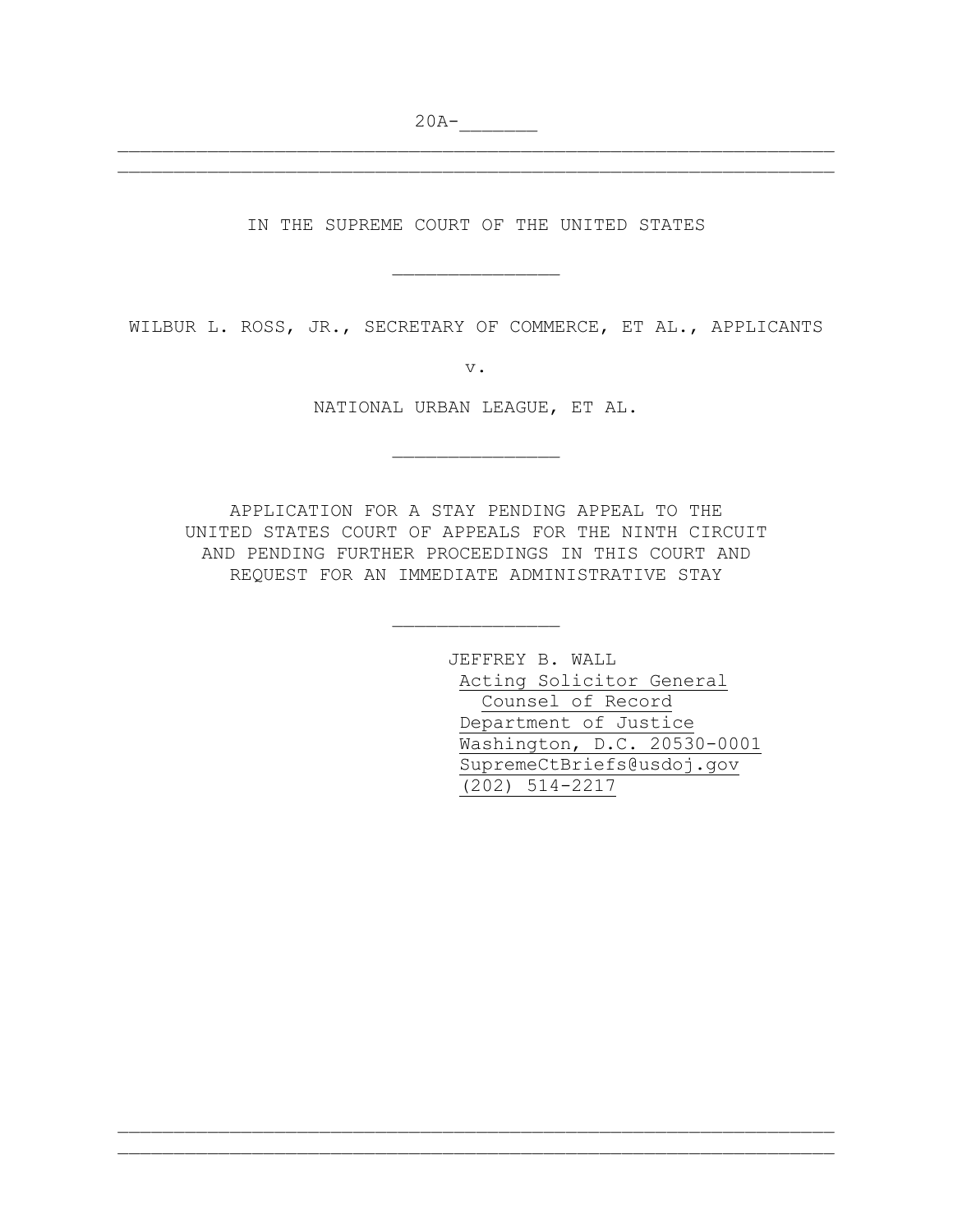## PARTIES TO THE PROCEEDING

The applicants (defendants-appellants below) are Wilbur L. Ross, Jr., in his official capacity as Secretary of Commerce; Steven Dillingham, in his official capacity as Director of the United States Census Bureau; the United States Department of Commerce; and the United States Census Bureau, an agency within the United States Department of Commerce.

The respondents (plaintiffs-appellees below) are National Urban League; League of Women Voters; Black Alliance for Just Immigration; Harris County, Texas; King County, Washington; the City of Los Angeles; the City of Salinas; the City of San Jose; Rodney Ellis; Adrian Garcia; the Navajo Nation; the National Association for the Advancement of Colored People; the City of Chicago; the County of Los Angeles; and the Gila River Indian Community.

The State of Louisiana and the State of Mississippi (putative defendants-intervenors below) moved to intervene on the side of defendants in the district court; the district court has not yet ruled on that motion.

(I)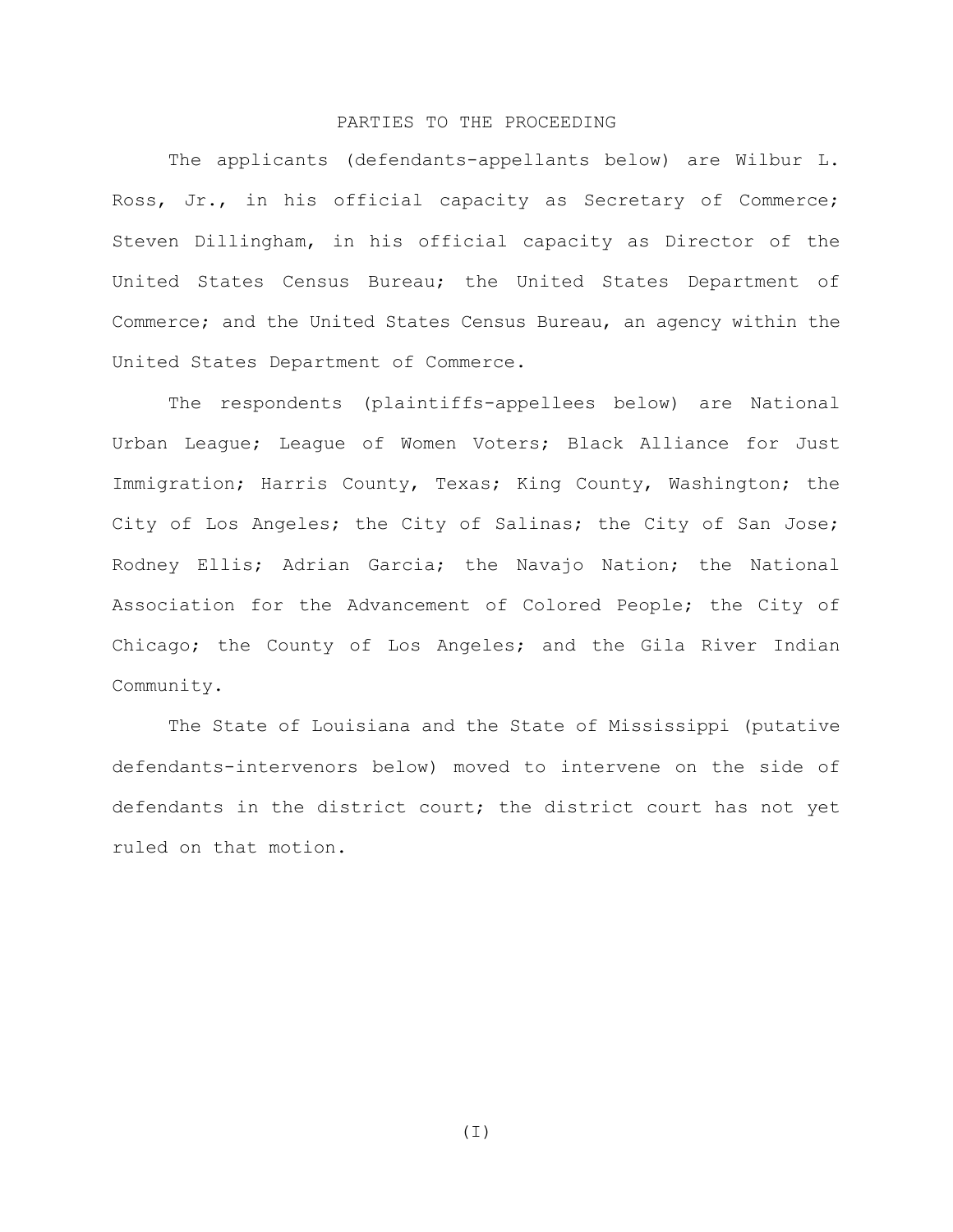### RELATED PROCEEDINGS

United States District Court (N.D. Cal.):

National Urban League v. Ross, No. 20-cv-5799 (Sept. 24, 2020) United States Court of Appeals (9th Cir.):

National Urban League v. Ross, No. 20-16868 (application for a stay pending appeal and an immediate administrative stay filed Sept. 25, 2020; application for an administrative stay denied Sept. 30, 2020; application for a stay granted in part and denied in part Oct. 7, 2020)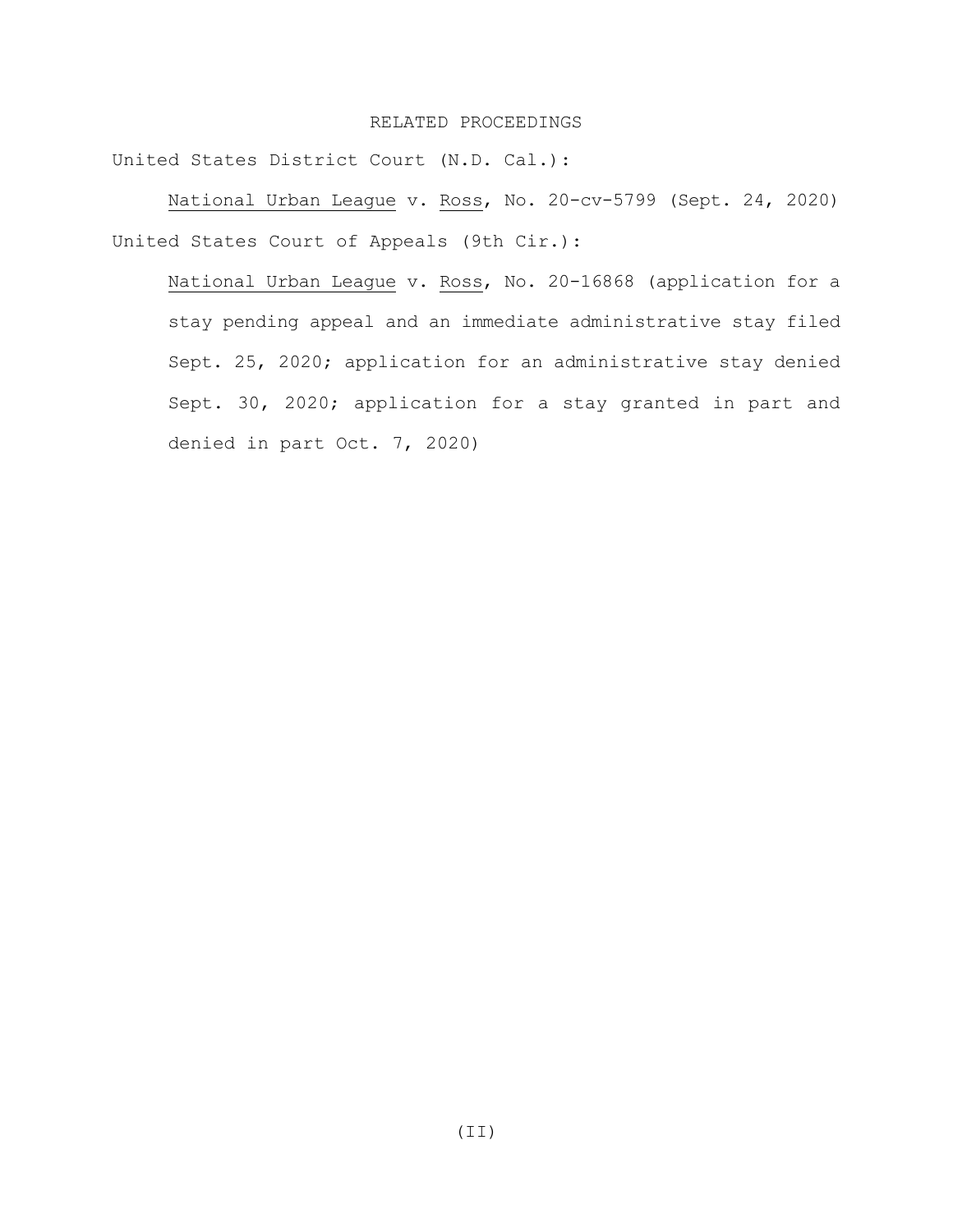### IN THE SUPREME COURT OF THE UNITED STATES

\_\_\_\_\_\_\_\_\_\_\_\_\_\_\_

No. 20A-\_\_\_\_\_\_\_

WILBUR L. ROSS, JR., SECRETARY OF COMMERCE, ET AL., APPLICANTS

v.

NATIONAL URBAN LEAGUE, ET AL.

\_\_\_\_\_\_\_\_\_\_\_\_\_\_\_

APPLICATION FOR A STAY PENDING APPEAL TO THE UNITED STATES COURT OF APPEALS FOR THE NINTH CIRCUIT AND PENDING FURTHER PROCEEDINGS IN THIS COURT AND REQUEST FOR AN IMMEDIATE ADMINISTRATIVE STAY

\_\_\_\_\_\_\_\_\_\_\_\_\_\_\_

Pursuant to Rule 23 of the Rules of this Court and the All Writs Act, 28 U.S.C. 1651, the Acting Solicitor General, on behalf of applicants Wilbur L. Ross, Jr., Secretary of Commerce, et al., respectfully applies for a stay of the preliminary injunction issued by the United States District Court for the Northern District of California, pending consideration and disposition of the government's appeal from that injunction to the United States Court of Appeals for the Ninth Circuit and, if necessary, pending the filing and disposition of a petition for a writ of certiorari and any further proceedings in this Court. In addition, the Acting Solicitor General respectfully requests an immediate administrative stay of the injunction pending the Court's consideration of this application.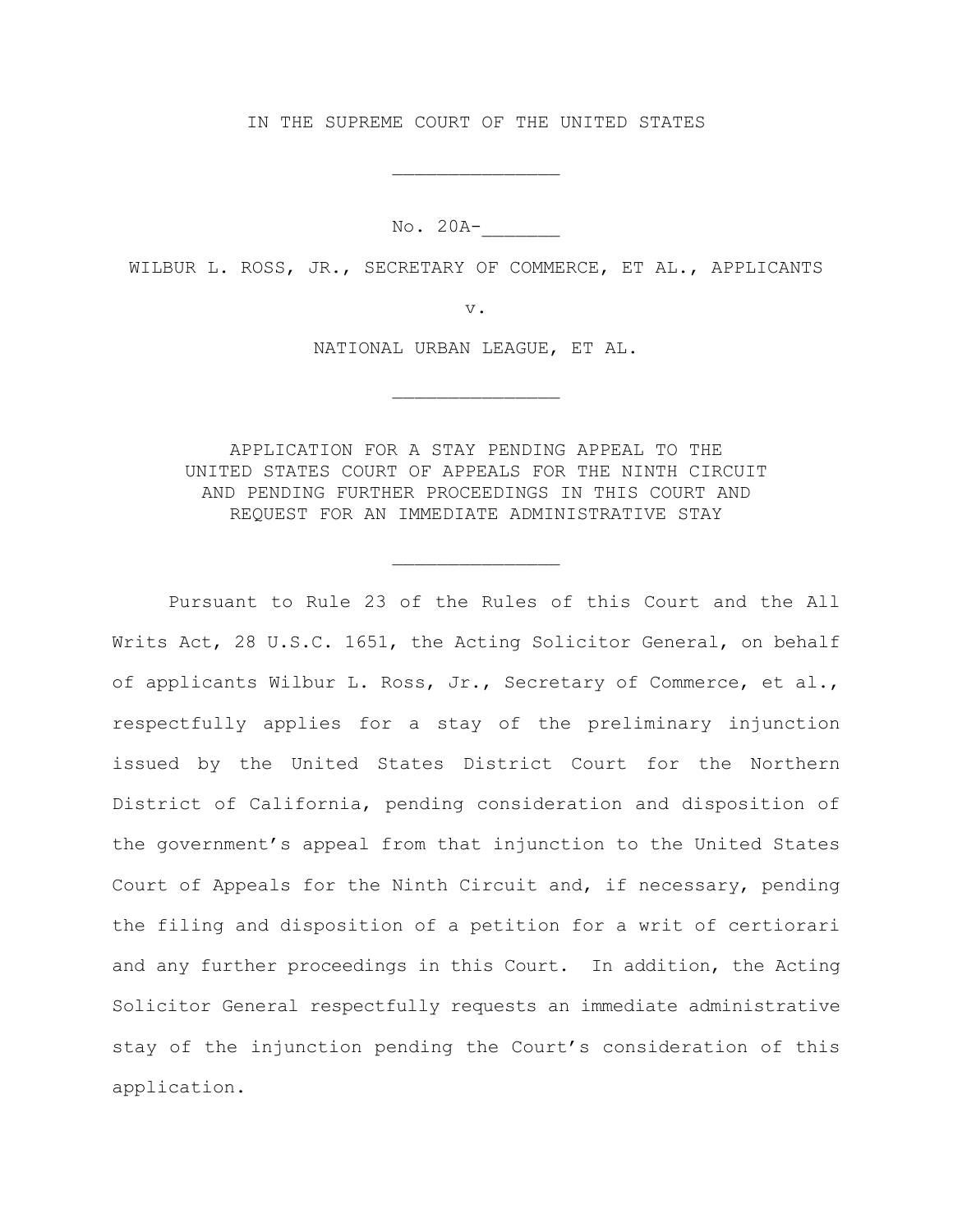Immediate relief from this Court is necessary because the district court has enjoined the Census Bureau from concluding field operations before October 31, 2020 -- as opposed to the Bureau's scheduled conclusion on October 5 -- which will prevent the Secretary from reporting to the President by December 31, 2020, a statutory deadline that the district court also enjoined. In addition to disregarding the statutory deadline, the district court disregarded the Bureau's successful efforts to ensure that the 2020 census will reach levels of accuracy and completeness comparable to other recent censuses while still meeting the deadline. In response to that extraordinary injunction, the government sought a stay and administrative stay from the court of appeals on September 25, less than 24 hours after the injunction issued. On September 30, a divided panel of the Ninth Circuit denied an administrative stay and set a briefing schedule on the stay motion that did not conclude until October 3. A separate panel, after hearing argument on October 5, stayed the portion of the injunction pertaining to the December 31 deadline but declined to stay the portion of the injunction that requires field operations to continue for several more weeks. As a factual matter, the partial stay will still require the government to violate the statutory deadline, and as a legal matter, it is irreconcilable with the district court's rationale for issuing any injunction in the first place.

Congress, exercising its authority to "direct" the "Manner" in which the decennial census will be conducted, U.S. Const. Art. I,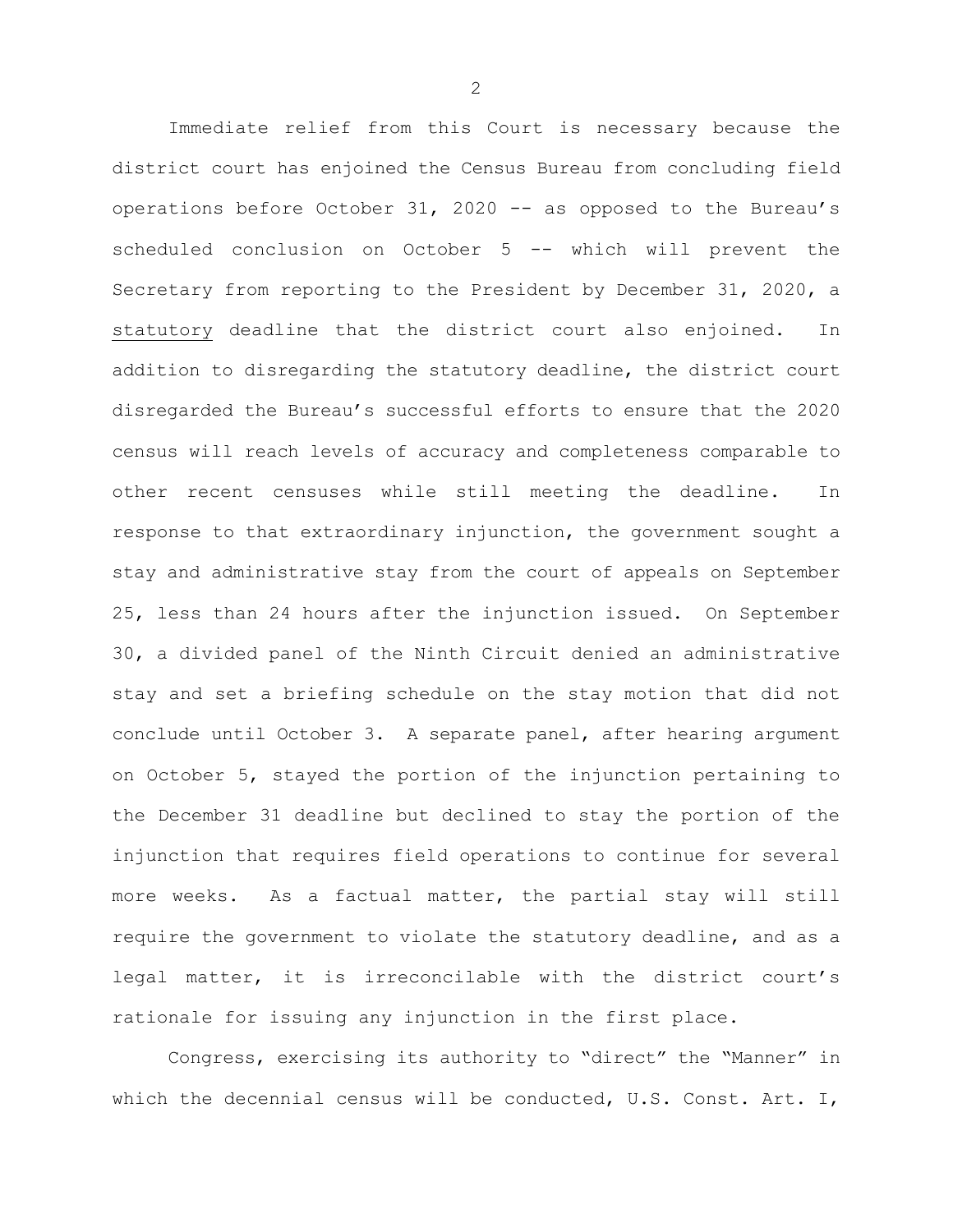§ 2, Cl. 3, has required the Secretary to take the census "as of the first day of April" in a census year and further required that "[t]he tabulation of total population by States  $* * *$  shall be completed" and "reported by the Secretary to the President" by December 31 of that year. 13 U.S.C. 141(a) and (b). Although the 2020 census began on schedule, the Census Bureau, which assists the Secretary with the census, see 13 U.S.C. 2, 4, temporarily suspended field operations in March 2020 in response to the COVID-19 pandemic. The Department of Commerce and the Bureau initially proposed that Congress extend by four months the December 31 statutory deadline for completing the tabulation. But in late July, when it became clear that Congress was unlikely to enact an extension, the Bureau began developing a schedule -- known as the "Replan Schedule" -- that could meet the December 31 deadline with appropriate levels of completeness and accuracy. On August 3, the Bureau announced that September 30 was the target date for concluding data-gathering operations in the field, so that it could then begin the crucial phase of post-collection processing (often called "post processing"), during which the Bureau must analyze, correct, and integrate a vast array of data to produce the results that the Secretary must transmit to the President by December 31.

Respondents filed suit on August 18, 2020, alleging that the Replan Schedule violates the Enumeration Clause and the Administrative Procedure Act (APA), 5 U.S.C. 551 et seq., 701 et seq. App., infra, 1a, 15a. Respondents contended that the Bureau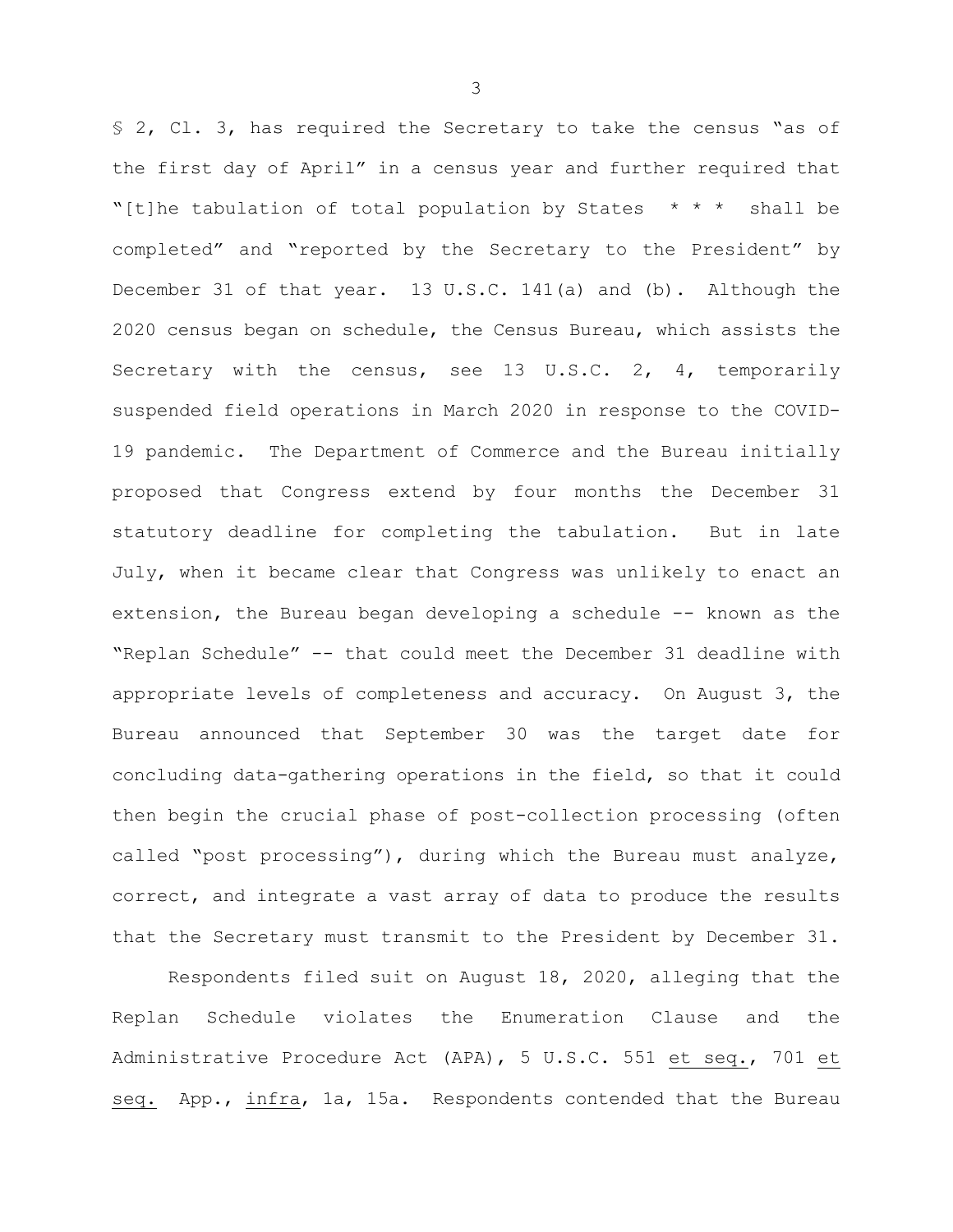had not acted "in such Manner" as directed "by Law," U.S. Const. Art. I,  $\leq 2$ , Cl. 3, and had acted arbitrarily by organizing census operations so as to comply with the December 31 deadline imposed by the Census Act, 13 U.S.C. 1 et seq. The district court did not question the validity of the December 31 deadline. See App., infra, 44a. It "agree[d] that the Census Act's statutory deadlines bind" the Bureau, id. at 68a, and it did not find that the Bureau had chosen an unreasonable means of complying with that binding deadline by dedicating two months (with increased person-hours per month) to field operations and three months to post processing.

Rather, the district court held that the Bureau had acted arbitrarily and capriciously by organizing further operations to comply with the statutory deadline. Rejecting an undisputed declaration from the Bureau, the court concluded that the census would not be sufficiently accurate (according to an undefined standard) without more-extended field operations, and it ruled that the Bureau had acted arbitrarily by declining to consider ignoring the statutory deadline in order to increase accuracy. The court then invoked its authority "to postpone the effective date of an agency action," 5 U.S.C. 705 (emphasis added), as the basis for ordering the government to disregard the congressionally specified deadline. App., infra, 78a. The court entered a preliminary injunction against "implementing" either the internal September 30 date for ending field operations or the December 31 statutory deadline. Ibid. The court later "[c]larifie[d]" that the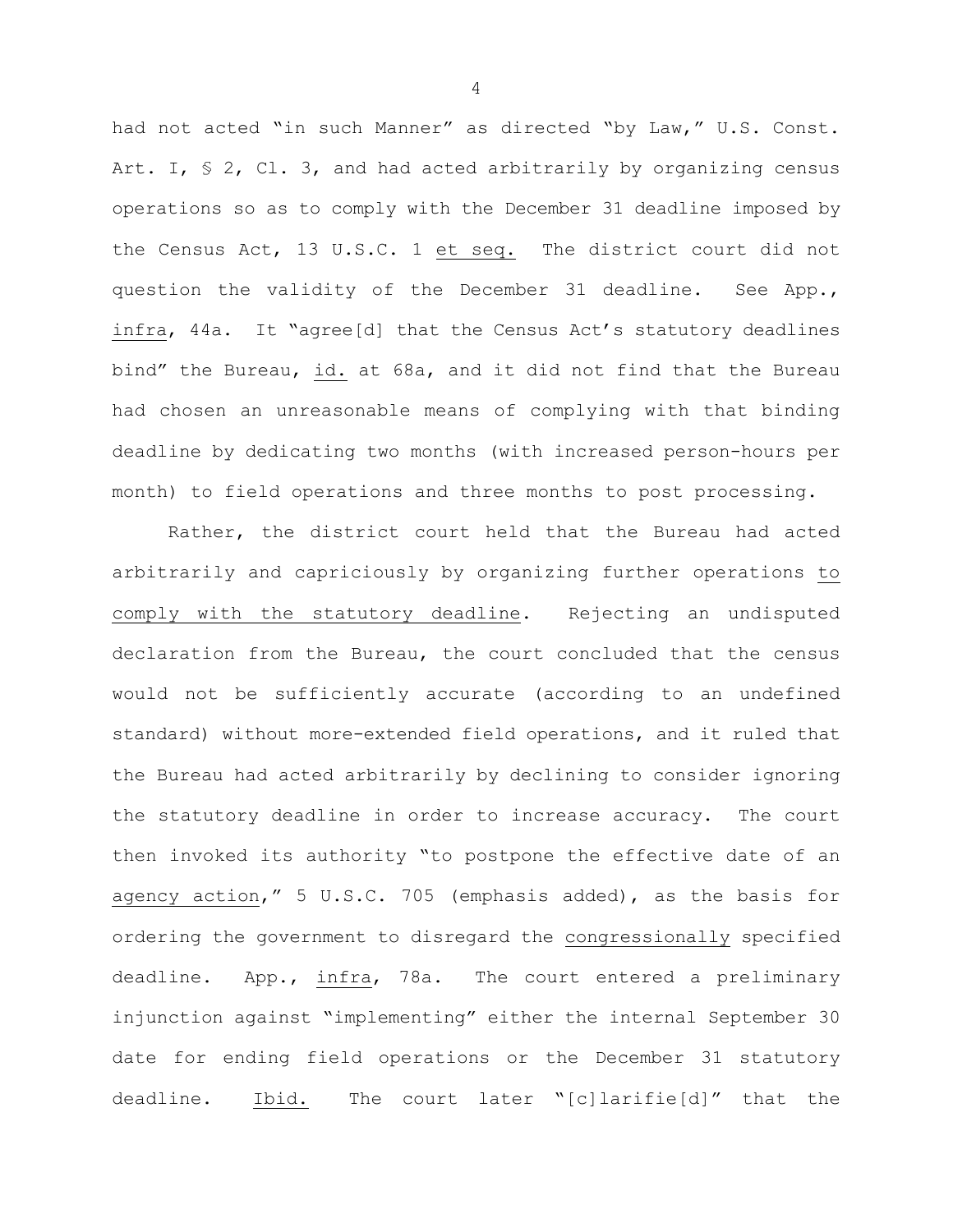injunction requires the Bureau to follow the COVID Schedule, and therefore to continue field operations until October 31. D. Ct. Doc. 288, at 15 (Oct. 1, 2020) (emphasis omitted); see id. at 10.

The district court's order is remarkable and unprecedented. The APA ensures that agencies do not act "unlawful[ly]"  $-$  that is, "not in accordance with law." 5 U.S.C. 706(2). Here, the court held that the Bureau had acted arbitrarily and capriciously by attempting to comply with a statutory obligation that suffers from no constitutional defect, and the court ordered as a remedy that the Bureau must violate the governing statute. Neither respondents nor the district court identified any provision of the Census Act or Constitution that requires the Bureau to achieve a particular level of accuracy in conducting the census. As the law stands, assessing any tradeoff between speed and accuracy is a job for Congress, which set the December 31 deadline and has not extended it, and the agencies, which acted reasonably in complying with that deadline. There is no legal warrant for the district court's intervention.

Even more inexplicable is the court of appeals' partial stay, which recognized that the district court likely erred in barring compliance with the statutory deadline, but nevertheless left in place the injunction requiring continued field operations -- even though the only purported basis for that injunction was that the agency should have considered not complying with the deadline. Contrary to the court of appeals' attempted defense of this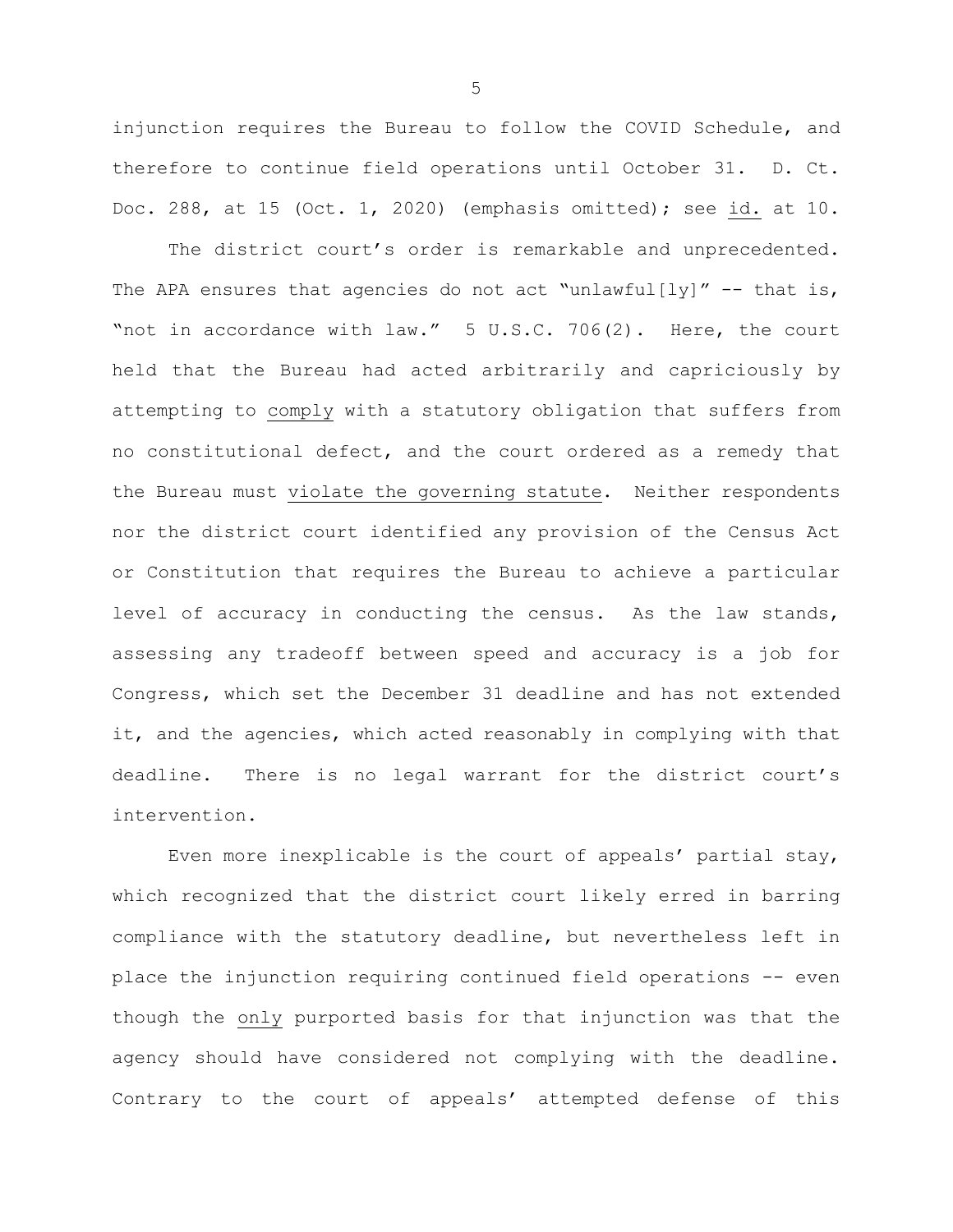inconsistent approach (App., infra, 173a), just as courts should not order agencies to violate statutory deadlines, courts may not order agencies to treat such deadlines as soft "aspiration[s]" rather than hard constraints when exercising reasoned decisionmaking. Requiring field operations to continue will still force the Bureau to miss the statutory deadline.

Because courts are not equipped to manage census operations, it is not surprising that the district court erred in its assessment of how accurate the census will be. The court focused on early predictions about what would be feasible after the COVID-19 delays. But once it became clear that Congress was unlikely to extend the statutory deadline, the point of the Replan Schedule was to "improve the speed of our count without sacrificing completeness," and the Bureau committed to reaching a response rate similar to previous censuses. App., infra, 117a.

Subsequent developments have borne out the reasonableness of the Bureau's judgment that field operations should conclude by September 30 or shortly thereafter. As of October 6, the Bureau had enumerated 99.7% of all households, and over 99% of households in 46 States -- a rate already comparable to the 99% rate in recent censuses, id. at  $96a.1$  Indeed, relying on its updated projections, the Bureau concluded on September 25 that it could complete an

 $\overline{a}$ 

<sup>1</sup> See U.S. Census Bureau, U.S. Dep't of Commerce, 2020 Census Housing Unit Enumeration Progress by State (Oct. 7, 2020), https://2020census.gov/content/dam/2020census/news/daily-nrfurates/nrfu-rates-report-10-07.pdf. Changing the date in that hyperlink will display earlier or later daily figures.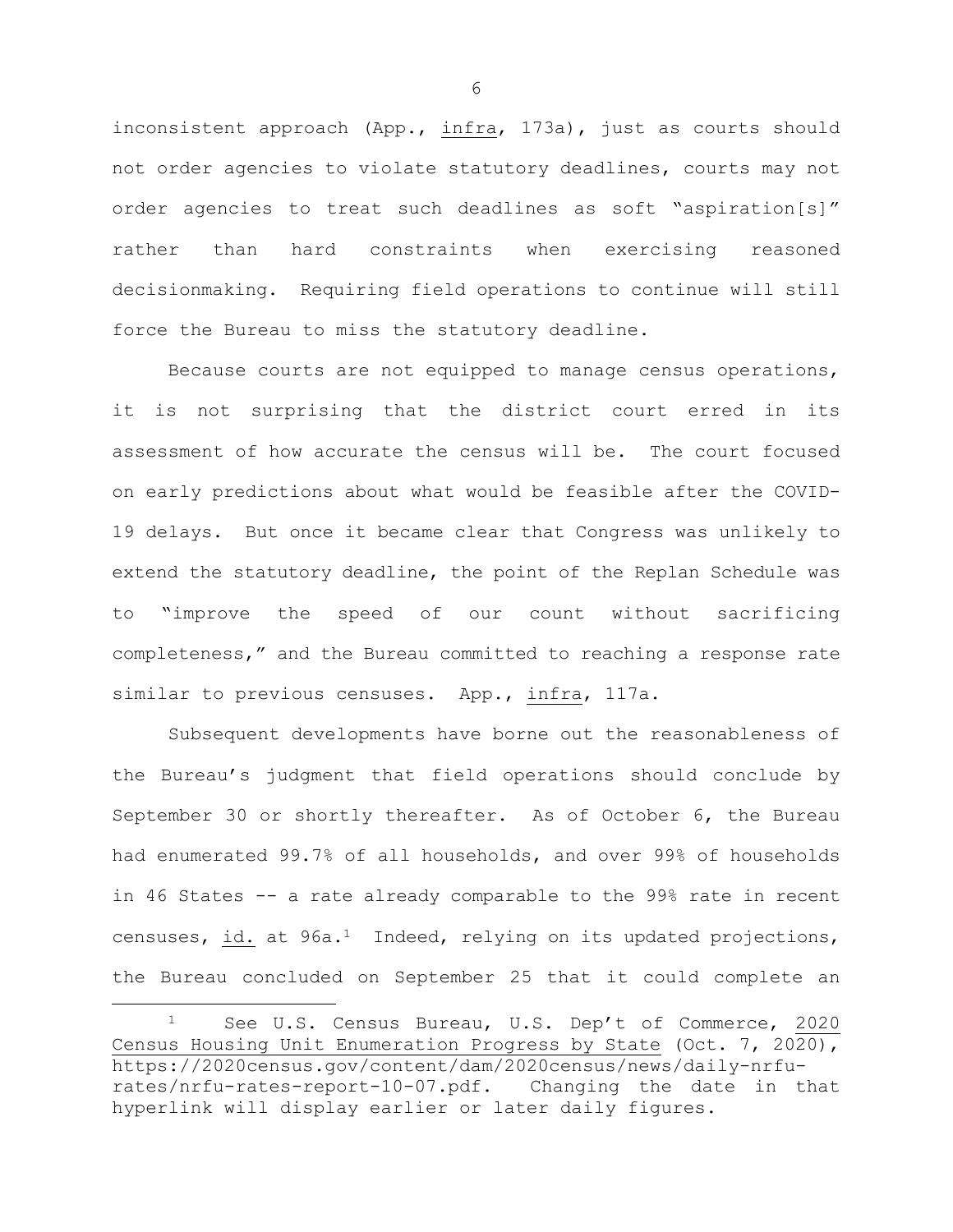accurate census by the December 31 statutory deadline if it ceased field operations by October 5 and shifted to post processing, and the Secretary announced October 5 as a revised target date for concluding field operations. D. Ct. Doc. 233, at 147-151 (Sept. 29, 2020). The Bureau concluded that shifting the target date would increase enumeration rates and that schedule modifications for post processing "would still allow the steps necessary to ensure data integrity to be completed," and allow for the submission of the Secretary's report by December  $31.^2$  The October 5 target date was projected to allow 40 to 49 States to reach a 99% enumeration rate (with the lowest outlier at 96.6%), id. at 150- 151, and to require fewer imputed counts than in the last two censuses.3 Those projections proved accurate. See note 1, supra.

 $\overline{a}$ 

<sup>2</sup> D. Ct. Doc. 284-1, at 8 (Oct. 1, 2020). With the modification, "certain steps necessary to fully implement the Presidential Memorandum dated July 21, 2020 will not be completed<br>until after December 31." Ibid. Questions involving that until after December 31." Memorandum are at issue in Trump v. New York, No. 20-366.

Compare Thomas Mule, 2010 Census Coverage Measurement Estimation Report: Summary of Estimates of Coverage for Persons in the United States, U.S. Census Bureau (May 22, 2012) at 14 (noting count imputation for 0.4% of the population in the 2010 and 2000 Censuses), with D. Ct. Doc. 233-1, at 40 (Sept. 29, 2020) (September 25 spreadsheet projecting 99.7% completion by October 5, equivalent to imputation for 0.3% of households).

Respondents have speculated (C.A. Stay Opp. 4) that the reported rates reflect relaxed metrics or procedures. But, under the Replan Schedule as implemented, nearly all of the procedures for using proxies, "POP counts," and administrative records were unchanged from the COVID Schedule that respondents seek to reinstate. D. Ct. Doc. 196-1, at 2 & n.1, 3-4 (Sept. 22, 2020). At times, operations under the Replan Schedule used fewer follow-up visits for some addresses, but only for addresses that were self-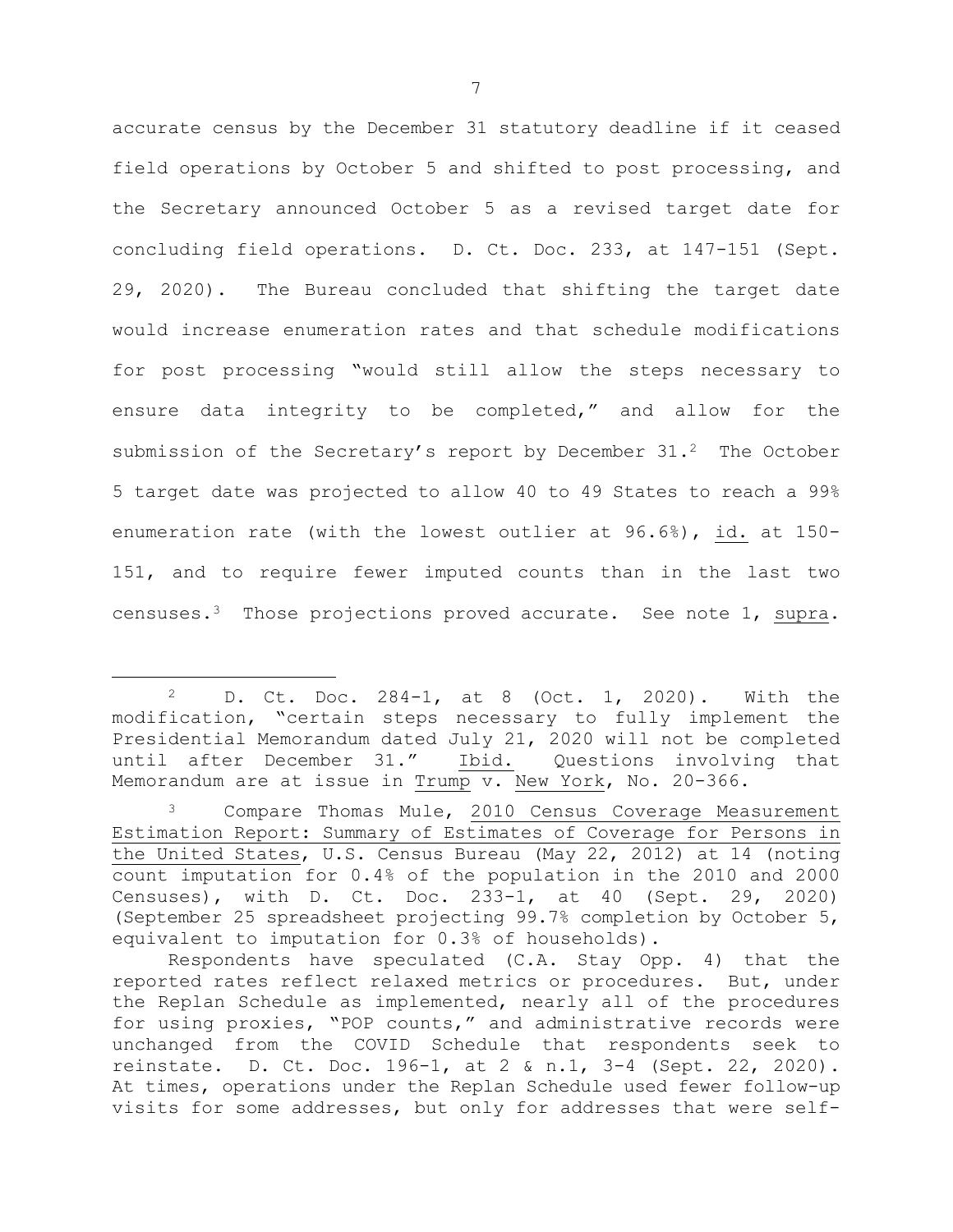This Court should expeditiously stay the district court's injunction. First, if the court of appeals upholds the injunction on appeal, there is a reasonable probability that this Court will grant a writ of certiorari. The district court's order constitutes an unprecedented intrusion into the Executive's ability to conduct the census according to Congress's direction. Second, given the errors in the district court's analysis, there is more than a fair prospect that the Court would vacate the injunction. Third, the balance of equities favors a stay. After the Secretary announced a target date of October 5, the district court quickly responded by indicating that the injunction would not permit even proposing any such shift, and then issued an order clarifying that the injunction requires the Bureau to continue field operations through October 31 -- a prohibition that the court of appeals left standing. Although there is sworn testimony in the record -- improperly discounted by the district court and court of appeals -- of the government's ability to meet the statutory deadline on its proposed schedule, there is virtually no prospect that the Bureau will be able to comply with that statutory deadline absent a stay of the entire injunction. Conversely, there is no risk of corresponding harm to

 $\overline{a}$ 

reported to be vacant. Id. at 6. Other minor changes -- using high-quality IRS records (rather than multiple administrative records) to supply some POP counts during closeout procedures, and making more-limited use of random reinterviews as a quality check when there are now better ways of assessing enumerators' reliability than in previous censuses -- are expected to have no negative effects on the quality of the enumerations that have been successfully completed. Id. at 4, 5-6.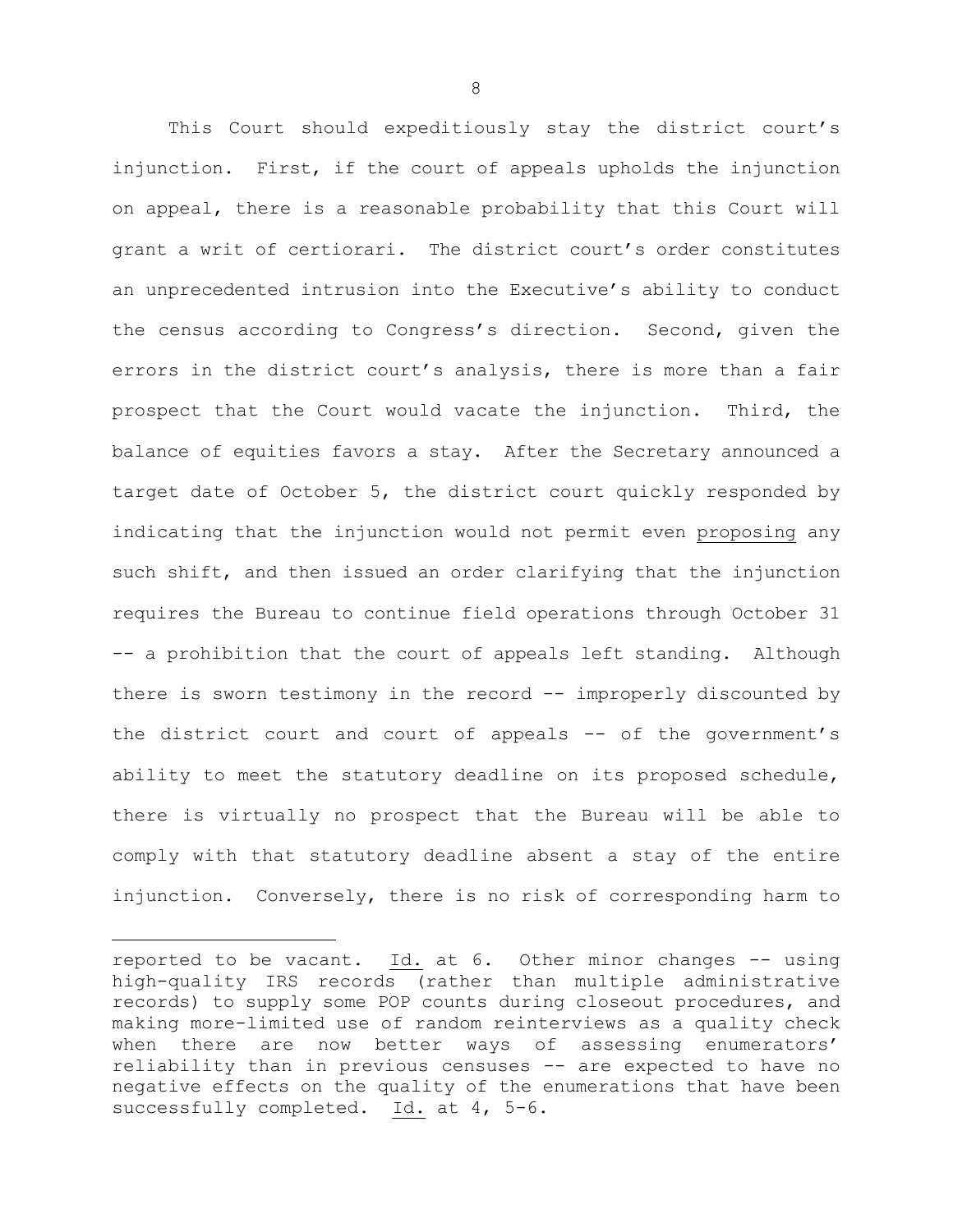respondents, because the Bureau is on track to achieve a suitably accurate census count even if it soon shifts to post processing.

The Court held in similar circumstances that a stay was warranted with respect to the 1980 census. There, a district court found that the December 31 deadline was merely "directory and not mandatory" and issued an injunction requiring the Bureau to take actions "to compensate for [a] disproportionate undercount" before reporting the tabulation of population to the President. Carey v. Klutznick, 508 F. Supp. 420, 433 (S.D.N.Y. 1980). This Court promptly stayed the injunction, Klutznick v. Carey, 449 U.S. 1068, 1068 (1980), over a dissent contending that missing the December 31 deadline was not sufficient irreparable harm, id. at 1071 (Marshall, J., dissenting). The same result is warranted here.

For similar reasons, in light of the October 5 date for ceasing field operations to enable a timely shift to post processing, an administrative stay is warranted while the Court considers this stay application. With October 5 having come and gone while the court of appeals was considering the stay application, every passing day exacerbates the serious risk that the district court's order to continue field operations and delay post processing will make it impossible for the Bureau to comply with the December 31 statutory reporting deadline.

# STATEMENT

1. The Constitution requires that an "actual Enumeration shall be made" of the population every ten years "in such Manner as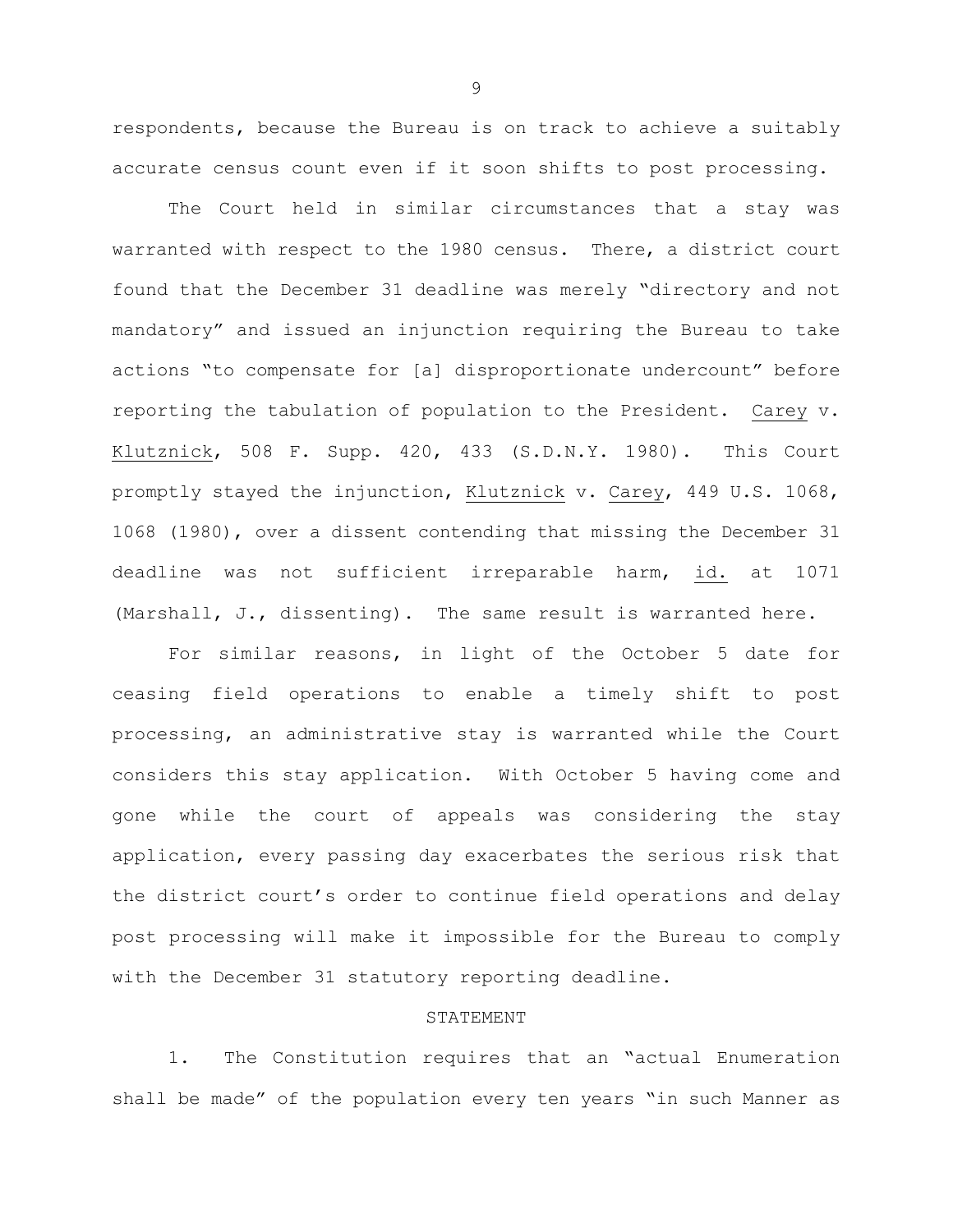[Congress] shall by Law direct." U.S. Const. Art. I, § 2, Cl. 3. Congress has directed the timetable for census operations. The Census Act sets "the first day of April" as "the 'decennial census date,'" 13 U.S.C. 141(a), and prescribes that "[t]he tabulation of total population by States  $* * *$  as required for the apportionment of Representatives in Congress among the several States shall be completed within 9 months after the census date and reported by the Secretary to the President of the United States," 13 U.S.C. 141(b). Under that timetable, the 2020 enumeration must be "completed," and the Secretary must submit his report to the President, by December 31, 2020. Ibid.

After receiving the Secretary's report, the President must calculate "the number of Representatives to which each State would be entitled" and transmit that information to Congress within one week of the first day of the next Congress's first regular session. 2 U.S.C. 2a(a). The "tabulations of population" shall "be completed, reported, and transmitted to each respective State" by March 31, 2021. 13 U.S.C. 141(c); see Franklin v. Massachusetts, 505 U.S. 788, 792 (1992) (describing sequence triggered by the submission of the Secretary's report).

Beyond those deadlines, Congress has given the Secretary "broad authority" to conduct the census. Department of Commerce v. New York, 139 S. Ct. 2551, 2568 (2019); see Wisconsin v. City of New York, 517 U.S. 1, 23 (1996) (noting "the wide discretion bestowed  $* * *$  by Congress upon the Secretary").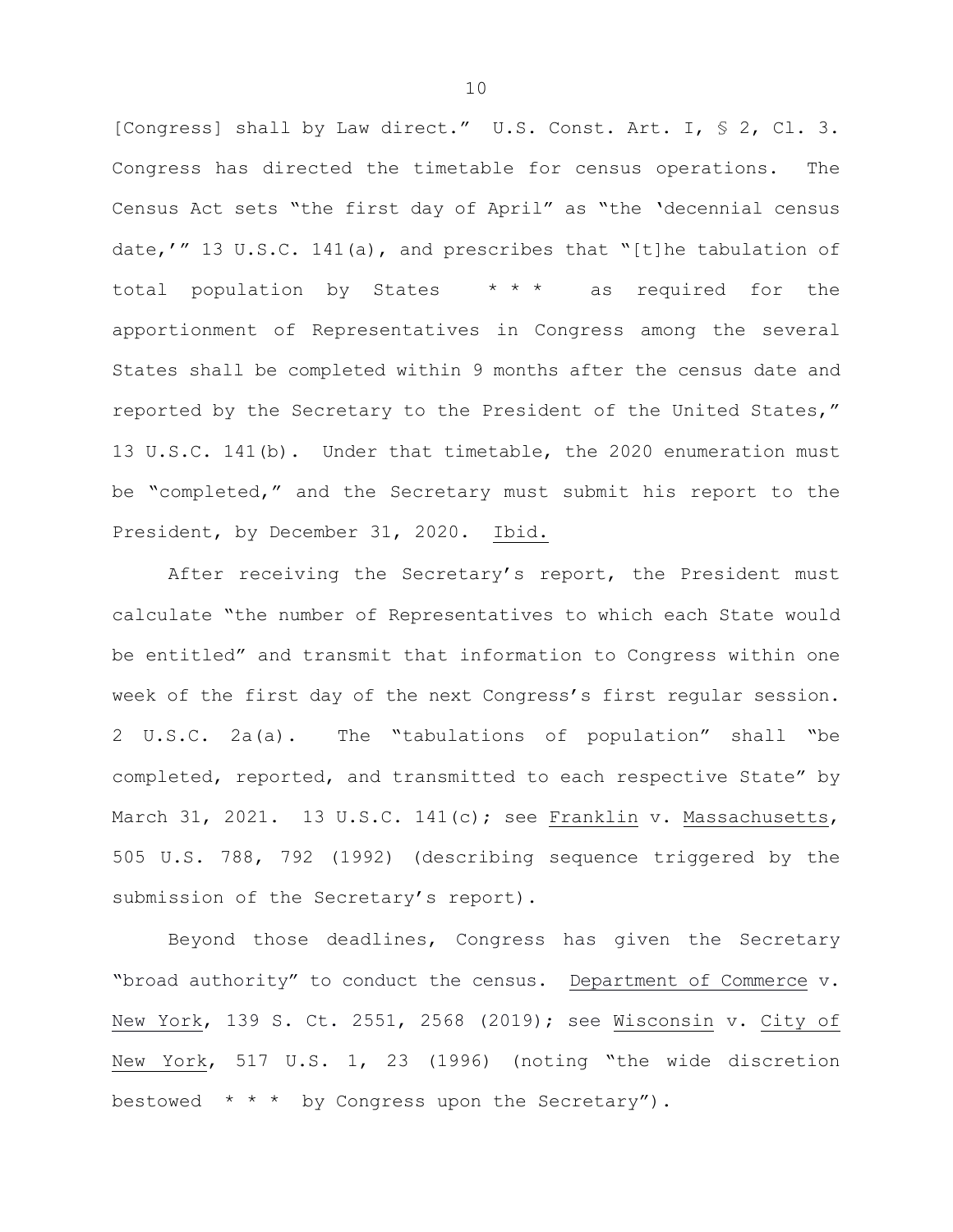2. The 2020 decennial census is an enormous and complex operation. Particularly relevant here are its final two phases: the "Non-Response Followup" and "post processing." As part of Non-Response Followup, the Bureau contacts non-responsive addresses up to six times. App., infra, 92a-93a. Enumerators also gather crucial geographic information that may alter the Master Address File -- the Bureau's account of every household in the country - such as changes resulting from construction, demolition, or new uses. See id. at 84a-85a, 97a.

In post processing, the Bureau engages in a sequence of dataprocessing operations designed to create reliable and usable statistics. See App., infra, 96a-101a. "Post data collection processing is a particularly complex operation, and the steps of the operation generally must be performed consecutively." Id. at 96a. For example, the Bureau must confirm or correct geographic information in the Master Address File; because this address information is central to the census, other data-processing operations cannot take place "until the entire universe" of addresses nationwide is determined. Id. at 97a. Concluding field operations is thus necessary to proceed with post processing.

3. The COVID-19 pandemic forced the Bureau to adapt quickly to new challenges, and in March 2020 it suspended field operations for four weeks to protect the health and safety of its employees and the public. App., infra, 106a. On April 13, the Bureau's staff adopted the "COVID Schedule," reflecting adjustments to field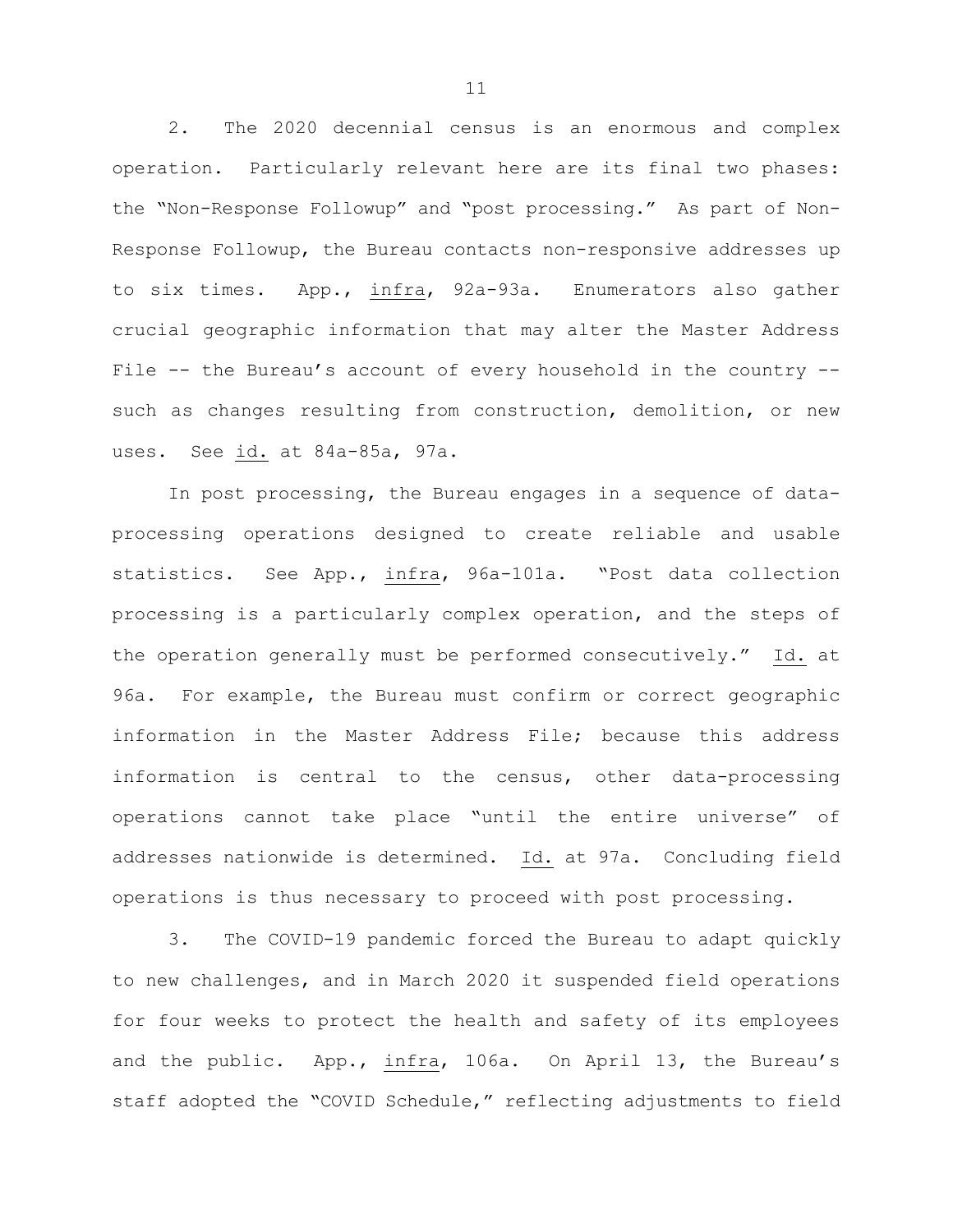operations in light of the pandemic. Id. at 107a; see id. at 106a-107a. As part that plan, the Secretary stated that he "would seek statutory relief from Congress"; the COVID Schedule thus "assumed Congressional action" in the form of a 120-day extension of the statutory deadlines. Id. at 107a. Under that assumption, the self-response period and field operations (including the Non-Response Followup) would have continued until October 31, instead of July 31 as originally planned. Ibid.

By late July it became clear that the Bureau could not rely on a statutory amendment, and on July 29 the Secretary directed the Bureau's professional staff to develop a plan to meet the existing statutory deadlines. App., infra, 107a; cf. id. at 109a. On August 3, Bureau staff presented a revised schedule, known as the "Replan Schedule," which the Secretary approved and announced that day. Id. at 107a. A press release announcing the Replan Schedule stated that the Bureau was "updat[ing]  $* * *$  our plan  $* * * *$  to accelerate the completion of data collection and apportionment counts by our statutory deadline of December 31, 2020, as required by law and directed by the Secretary of Commerce." Id. at 117a. It emphasized that the Bureau's "operation remains adaptable and additional resources will help speed our work" and that the Bureau "will continue to analyze data and key metrics from its field work to ensure that our operations are agile and on target for meeting our statutory delivery dates." Id. at 118a.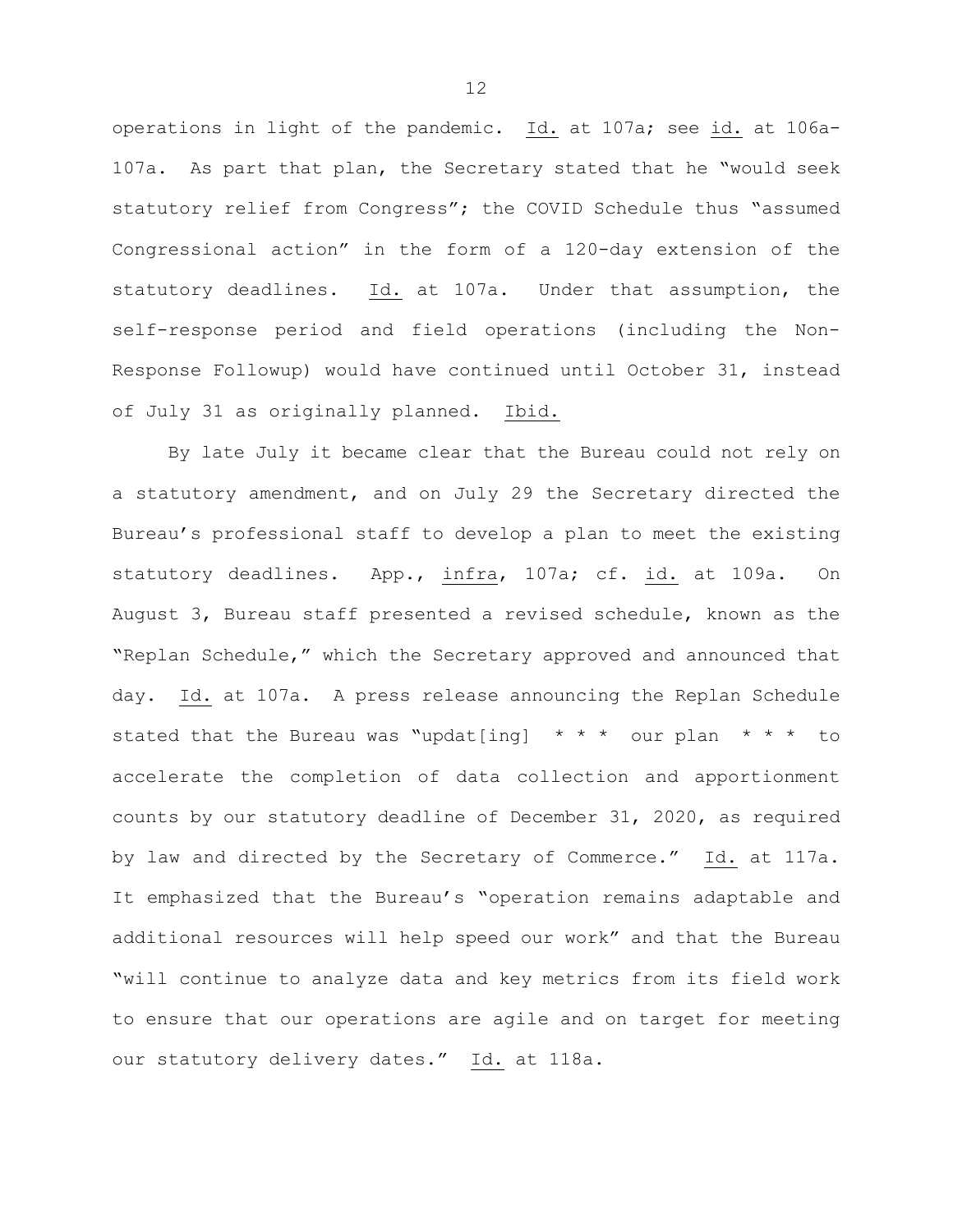The Replan Schedule was designed to ensure that field operations and post processing were completed in the five months remaining before the first statutory deadline. App., infra, 107a-111a. The new schedule reduced the time for field operations by one month from the COVID Schedule (concluding on September 30 instead of October 31), which was still two months after the originally planned conclusion of field operations (on July 31). The Bureau committed to "improv[ing] the speed of our count without sacrificing completeness" and to "conduct[ing] additional training sessions and provid[ing] awards to enumerators." Id. at 117a. The new schedule also took advantage of efficiencies in the Non-Response Followup process (and the census design itself), such as software that maximized enumerator effectiveness, as well as incentives to increase the number of enumerator hours worked "to get the same work hours as would have been done under the original time frame." Id. at 110a. With these alterations, the Bureau explained that it "intends to meet a similar level of household responses as collected in prior censuses, including outreach to hard-to-count communities." Id. at 117a; see id. at 96a.

Similarly, to ensure expeditious and accurate post processing in the period between the conclusion of field operations and December 31, the Bureau increased its staff, adopted a seven-day workweek, and implemented other efficiencies. App., infra, 109a-110a, 118a. Despite this year's unprecedented challenges, the Bureau announced it was "confident that it can achieve a complete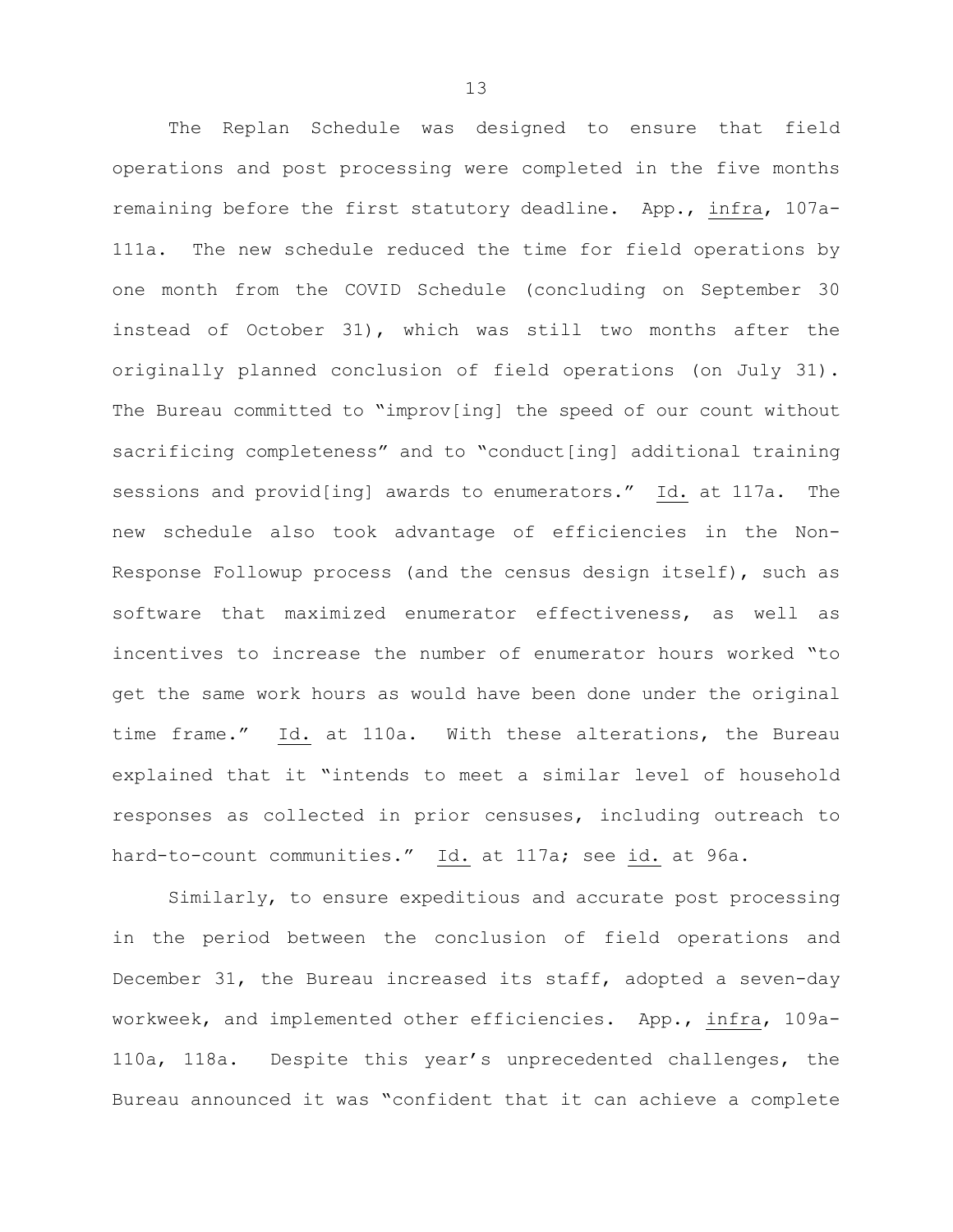and accurate census and report apportionment counts by the statutory deadline following the Replan Schedule." Id. at 111a.

4. a. Respondents are a group of local governments, Tribal nations, nonprofit organizations, and individuals who filed this suit on August 18, 2020, asserting that the Replan Schedule violates the Constitution, constitutes final agency action that is arbitrary and capricious under the APA, and violates the APA because it is pretextual. App., infra, 15a, 44a. On August 25, they moved for a preliminary injunction. See id. at 16a, 44a.

The district court first issued a temporary restraining order on September 5, barring the Bureau from "implementing" the Replan Schedule or "allowing to be implemented any actions as a result of the shortened timelines" in that Schedule, including "winding down or altering any Census field operations." D. Ct. Doc. 84, at 6-7 (Sept. 5, 2020). The court then engaged in quasi-adversarial discovery to create what it described as an "administrative record" for the Replan Schedule. App., infra, 15a. The government repeatedly explained that the Replan Schedule is not discrete and final agency action within the meaning of the APA, and accordingly there is no administrative record associated with it. See, e.g., id. at 15a-17a, 45a. The government urged that if the court nevertheless believed that it was reviewing discrete and final agency action and that the action could not be sustained on the basis of the declarations submitted by the government, it should "find against the Defendants on the likelihood of success on the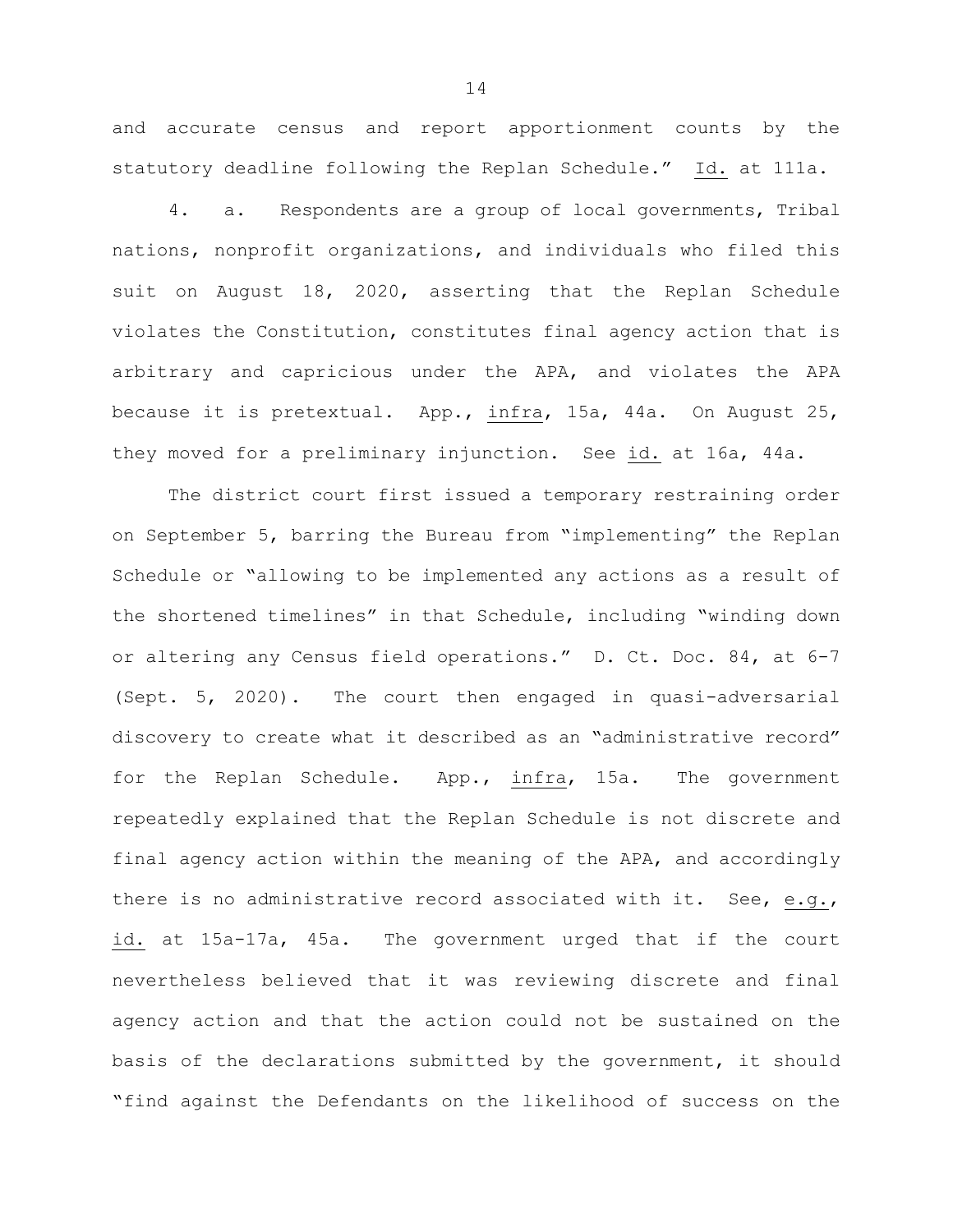merits prong" and enter a preliminary injunction to enable sufficient time for orderly appellate review. D. Ct. Doc. 88, at 4 (Sept. 8, 2020). But the court delayed entry of an appealable order, and, over the government's repeated objections, see, e.g., D. Ct. Doc. 109, at 4 (Sept. 14, 2020), extended the temporary restraining order to permit further discovery, D. Ct. Doc. 142 (Sept. 17, 2020). The court ultimately limited the record it had constructed to documents predating the August 3 press release announcing the Replan Schedule. See App., infra, 46a; cf. D. Ct. Doc. 154-1, at 3 (Sept. 18, 2020).

b. On September 24, the district court preliminarily enjoined the government from following key components of the Replan Schedule. App., infra, 1a-78a. The court began by finding that respondents have Article III standing and that their challenge to the Replan Schedule does not raise a nonjusticiable political question. Id. at 21a-29a.

The district court held that the Replan Schedule constitutes final agency action. App., infra, 29a-44a. The court rejected the government's argument that this suit is a "programmatic attack on the Bureau's efforts to conduct the 2020 Census," id. at 29a, concluding instead that "the Replan is a circumscribed, discrete agency action," because the government "named it the 'Replan'" and summarized it in a PowerPoint, and because "[t]he Secretary directed the Bureau to develop the Replan" and adopted it, id. at 31a. The court concluded that, as of August 3, "[t]he Bureau ha[d]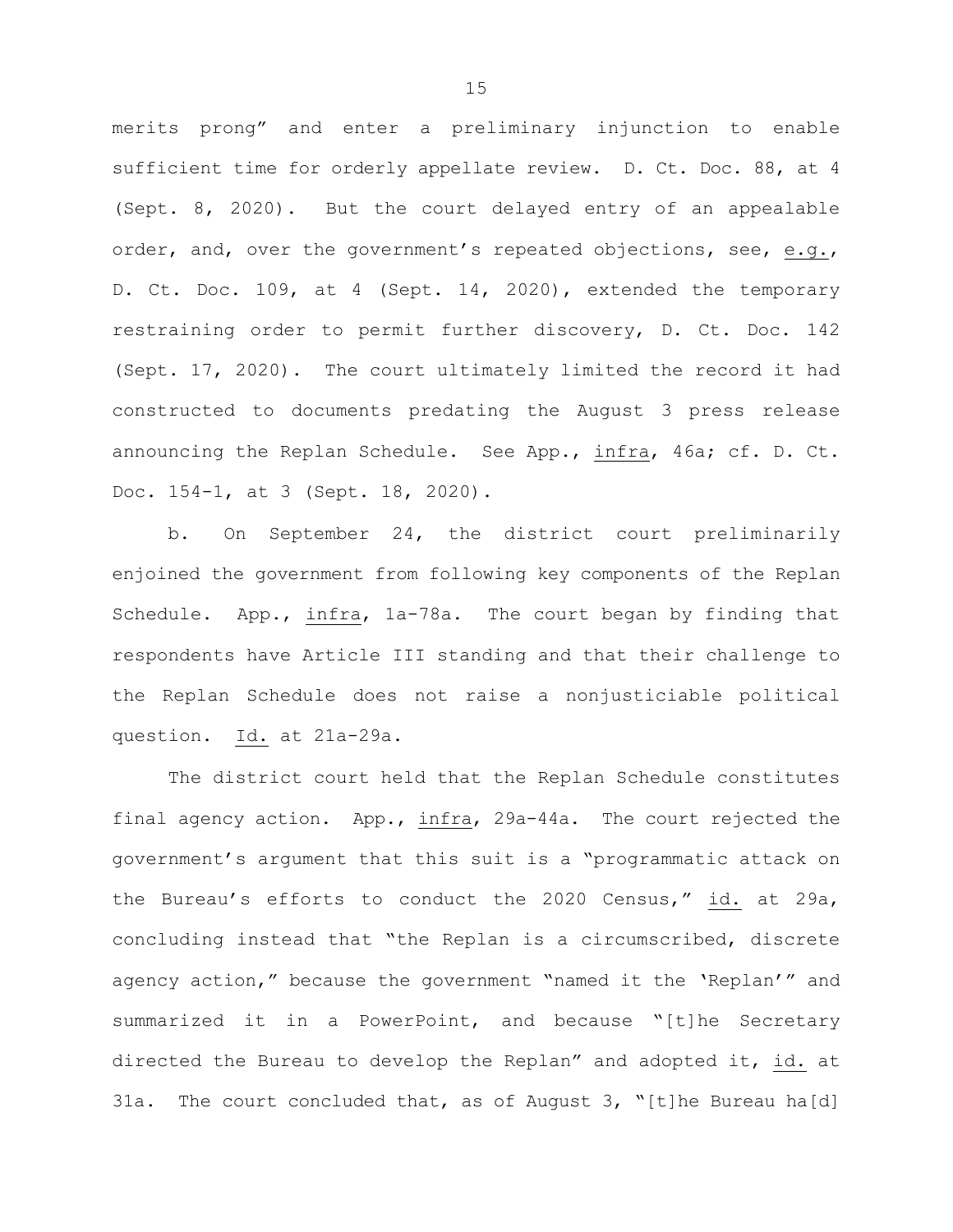implemented the Replan" and "[n]o further agency decisionmaking [would] be conducted on the Replan." Id. at 33a-34a.

The district court found that respondents are likely to succeed on the merits of their claim that the Replan Schedule is arbitrary and capricious and thus violates the APA. App., infra, 44a-73a. When considering the APA claim, the court purported to rely solely on the "administrative record" that it had ordered compiled and had limited to documents created on or before August 3; the court declined, for example, to consider a September 5 declaration submitted by Albert E. Fontenot Jr., the Associate Director for Decennial Census Programs, because it believed the declaration to be a post hoc rationalization for final agency action. Id. at 46a, 54a n.11.

The district court found that the Replan Schedule was likely arbitrary and capricious for five closely related reasons. App., infra, 46a. First, the court found that the government "failed to consider important aspects" of the census because it "adopted the Replan to further one alleged goal alone: meeting the Census Act's statutory deadline of December 31," while "fail[ing] to consider how" to fulfill "statutory and constitutional duties to accomplish an accurate count on such an abbreviated timeline." Id. at 47a (emphasis omitted). The court relied on predictions by Bureau employees (made before the Replan Schedule) "that the Bureau could not meet the December 31, 2020 statutory deadline," id. at 59a, and on a few more recent statements expressing doubt about being able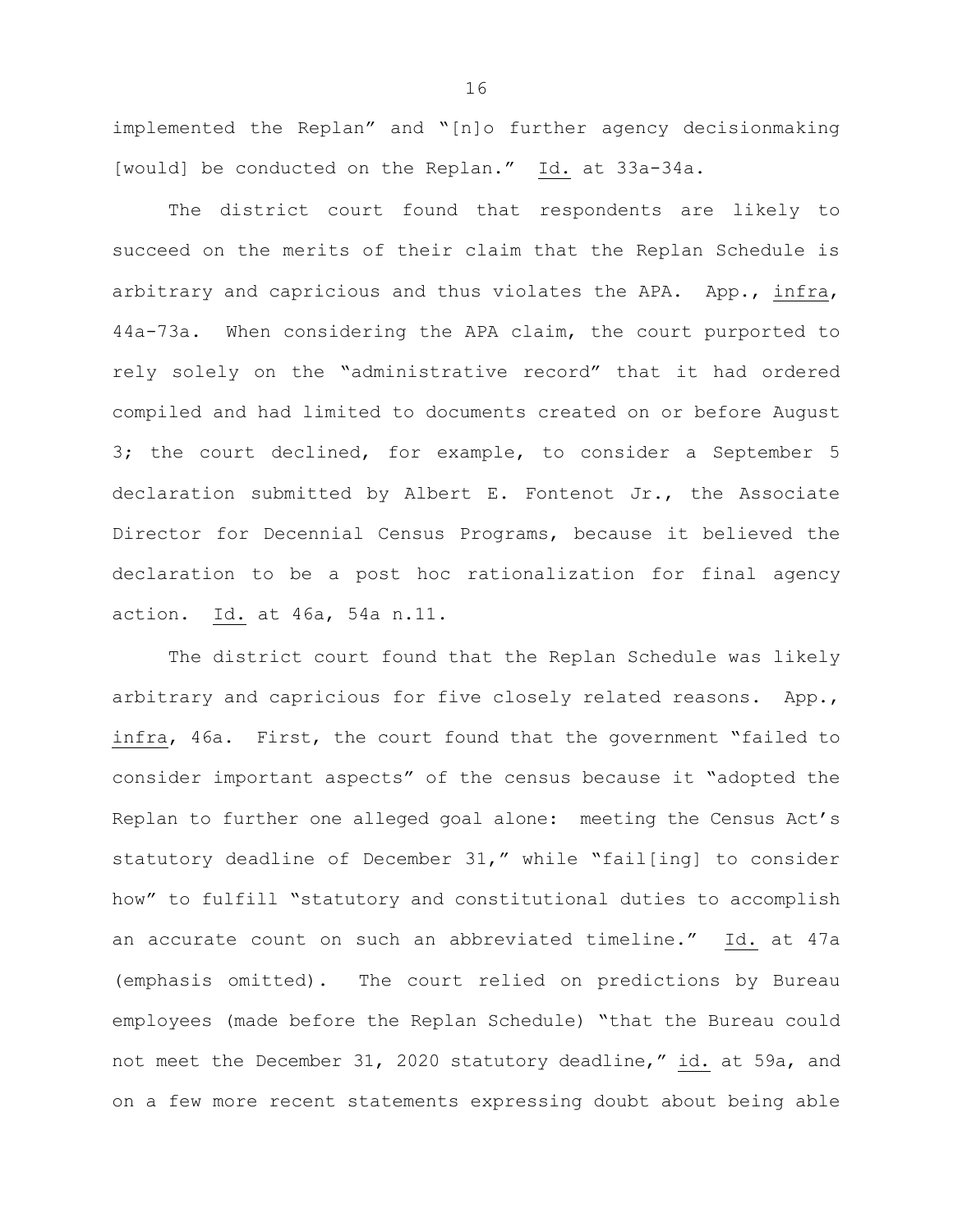to meet the September 30 deadline for completing fieldwork because of natural disasters and other issues, id. at 61a. Second, the court reasoned that the rationale for adopting the Replan Schedule -- seeking to satisfy the December 31 deadline -- ran "counter to the evidence before the agency," because the President and employees of the Department and the Bureau had previously stated that they would not be able to satisfy the December 31 deadline. Id. at 59a (emphasis omitted); see id. at 59a-60a. Third, the court found that the government "failed to consider an alternative" and did not "'appreciate the full scope of [its] discretion'" - again, because the court thought that the government had given insufficient consideration to missing the December 31 deadline. Id. at 64a (citation omitted). Fourth, the court concluded that the government "failed to articulate a satisfactory explanation for its decision to adopt the Replan," id. at 68a, because its August 3 press release "never explain[ed] why Defendants are 'required by law' to follow a statutory deadline that would sacrifice constitutionally and statutorily required interests in accuracy," id. at 70a. Fifth, the court found that the government improperly "failed to consider the reliance interests of their own partners, who relied on the October 31 deadline and publicized it to their communities." Id. at 71a.

Turning to the remaining preliminary-injunction factors, the district court found that respondents likely would suffer irreparable harm without an injunction because an inaccurate census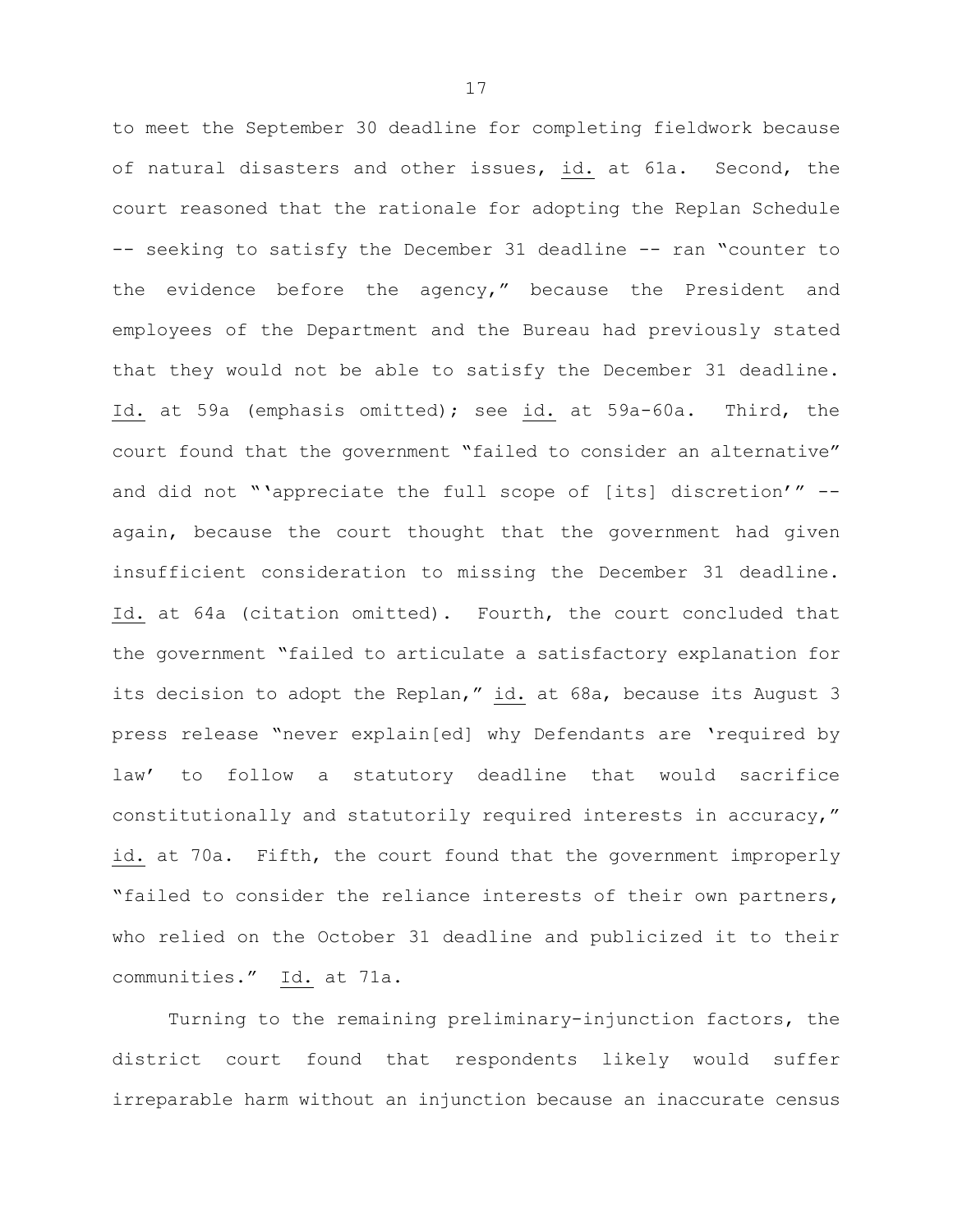possibly will cause a loss of federal funds and incorrect apportionment; respondents will need to expend resources to respond to the Replan Schedule; and local-government respondents will face increased costs because they "rely on accurate granular census data to deploy services and allocate capital." App., infra, 74a. And the court concluded that the balance of the hardships and the public interest tipped in respondents' favor because "missing a statutory deadline [that the government] had expected to miss anyway[] would be significantly less than the hardship on [respondents]." Id. at 75a.

The district court's preliminary injunction "stayed" the "September 30, 2020 deadline for the completion of data collection and December 31, 2020 deadline for reporting the tabulation of the total population to the President," and it further enjoined the government "from implementing these two deadlines." App., infra, 78a. The preliminary injunction was based solely on respondents' arbitrary-and-capricious APA claim; the court declined to reach the Enumeration Clause and APA pretext claims. Id. at 44a-45a. The court also denied the government's request for a stay pending appeal. Id. at 120a.

c. On September 28, the Secretary announced that October 5 was the revised target date for concluding field operations. U.S. Census Bureau, 2020 Census Update (Sept. 28, 2020), https:// go.usa.gov/xGf58. In the Bureau's estimation, that schedule would allow 40 to 49 States to reach a 99% enumeration rate (with the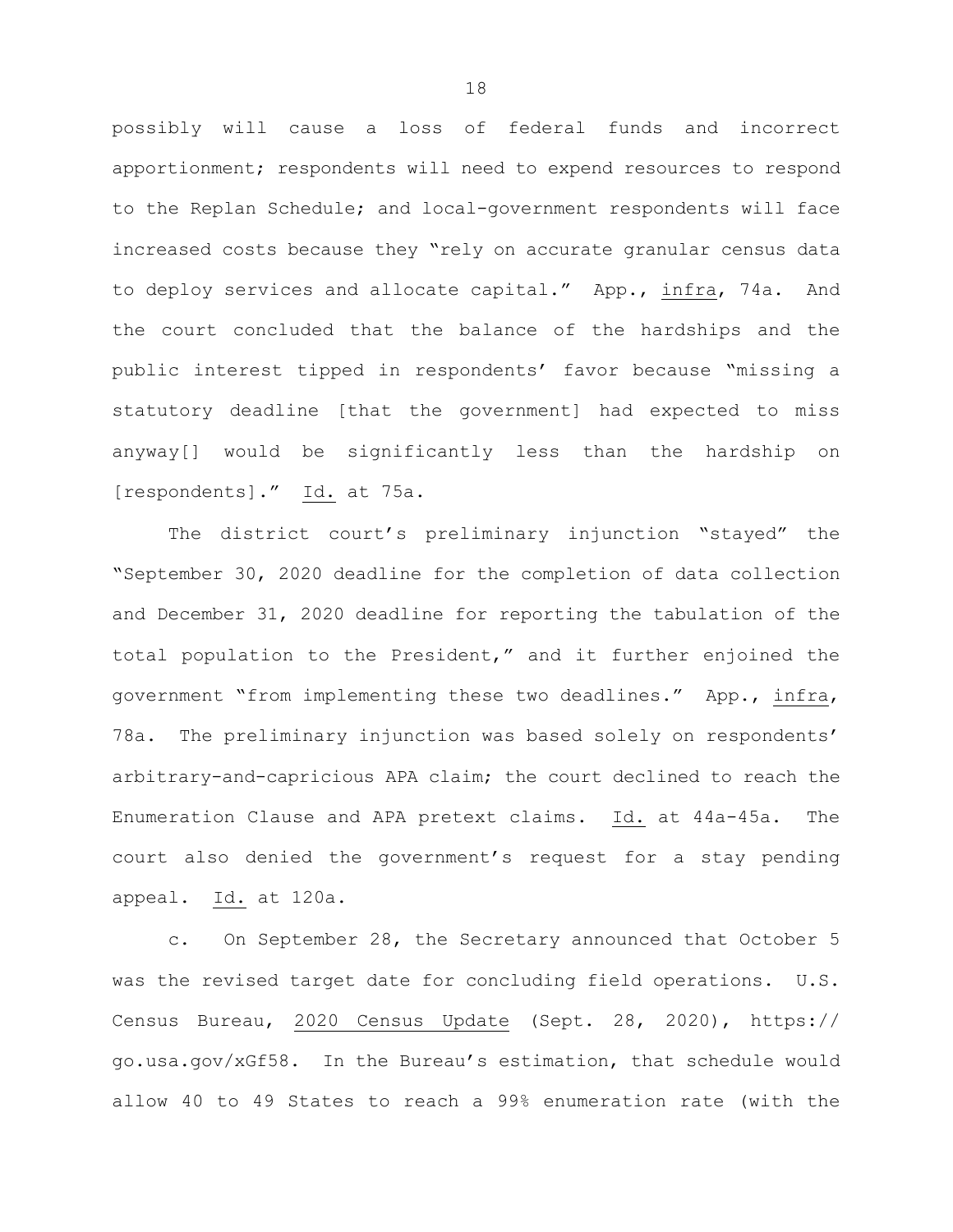rest at 96.6% or higher), while also allowing the Secretary to submit the tabulation of population to the President on December 31. See D. Ct. Doc. 233, at 147-151 (Sept. 29, 2020); pp. 6-7, supra. Later on September 28, the district court opined at a hearing that it is "a violation of the [injunction] to propose a new data collection schedule that is predicated on an enjoined December 31st date." C.A. Doc. 26-2, at 20 (Sept. 30, 2020) (emphasis added); see id. at 30-31. Following the production of a new "administrative record" about the revised target date and further briefing, the court entered an order clarifying that its injunction requires "immediate reinstatement of the  $* * *$ deadlines of October 31, 2020 for data collection and April 30, 2021 for reporting the tabulation of total population to the President." D. Ct. Doc. 288, at 10 (Oct. 1, 2020). The court also ordered the Bureau "to issue on October 2, 2020 a new text message to all Census Bureau employees notifying them of the Court's Injunction Order, stating that the October 5, 2020 'target date' is not operative, and stating that data collection operations will continue through October 31, 2020." Id. at 15.

d. On September 25, less than 24 hours after the district court entered the preliminary injunction, the government filed a notice of appeal and moved for a stay pending appeal and an administrative stay in the Ninth Circuit. See D. Ct. Doc. 210 (Sept. 25, 2020); C.A. Doc. 4 (Sept. 25, 2020). On September 30, a panel of the court of appeals denied the motion for an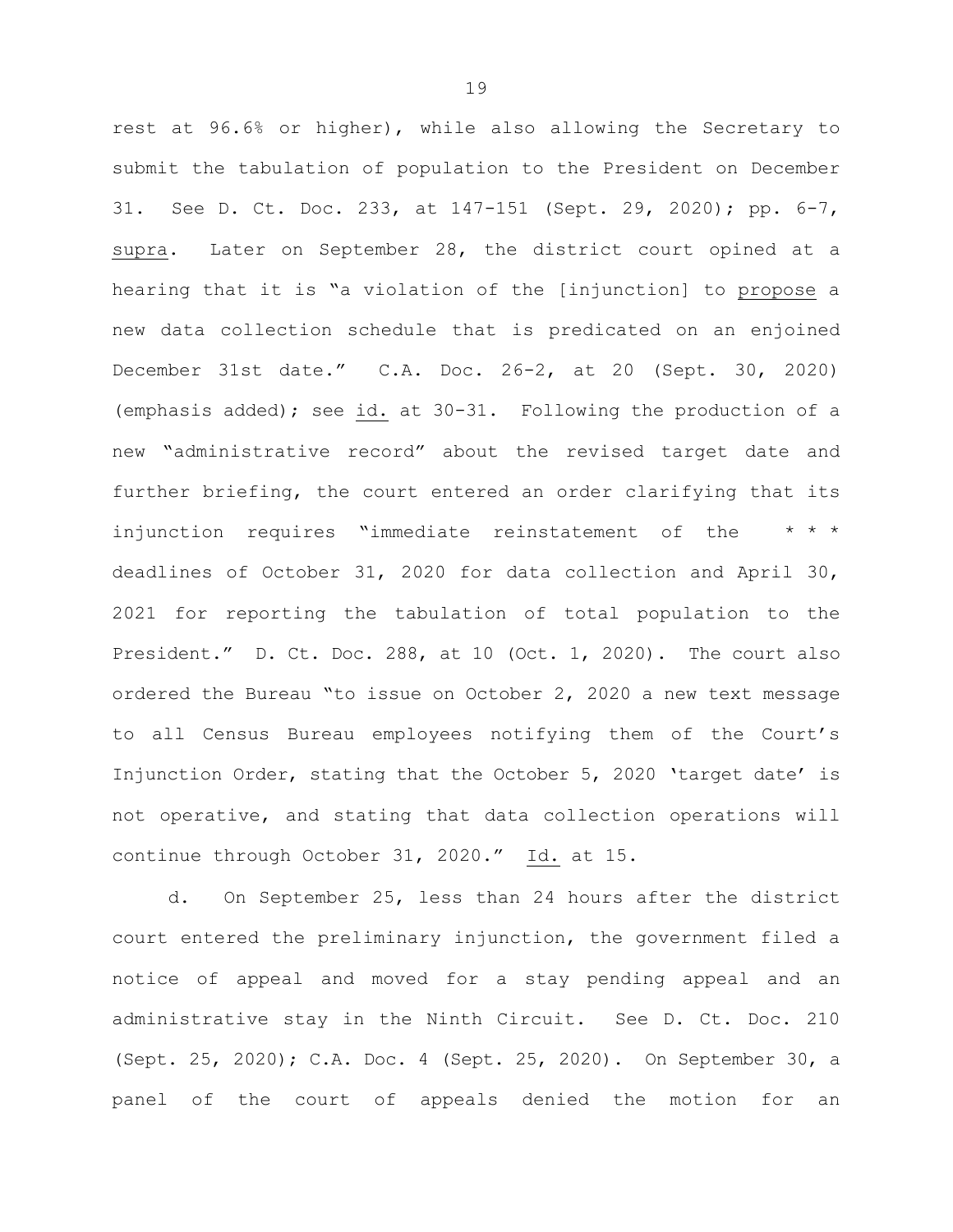administrative stay in a 33-page published order, including a lengthy dissent by Judge Bumatay. App., infra, 121a-153a. That panel called for a response to the government's stay motion by October 2 and a reply by October 3. Id. at 130a.

e. On October 7, a different panel of the court of appeals stayed the portion of the preliminary injunction that expressly orders the government to violate the December 31 statutory deadline, but declined to stay the rest of the injunction -- thus requiring the Bureau to continue field operations through October 31. App., infra, 154a-174a. Although it recognized that the district court likely erred in ordering the agencies not to comply with the statutory deadline and did not seriously dispute its validity, the court of appeals found that respondents are likely to succeed on their APA claim that the agencies failed to consider disregarding that deadline in pursuit of increased accuracy. Id. at 164a-168a. Even so, the court "le[ft] the December 31, 2020 date in place as an aspiration." Id. at 173a.

## ARGUMENT

Under Rule 23 of the Rules of this Court and the All Writs Act, 28 U.S.C. 1651, a single Justice or the Court may stay a district-court order pending appeal to a court of appeals. See, e.g., Trump v. International Refugee Assistance Project, 137 S. Ct. 2080 (2017) (per curiam); see also San Diegans for the Mt. Soledad Nat'l War Mem'l v. Paulson, 548 U.S. 1301, 1302 (2006) (Kennedy, J., in chambers) (stay factors). Here, all of the relevant factors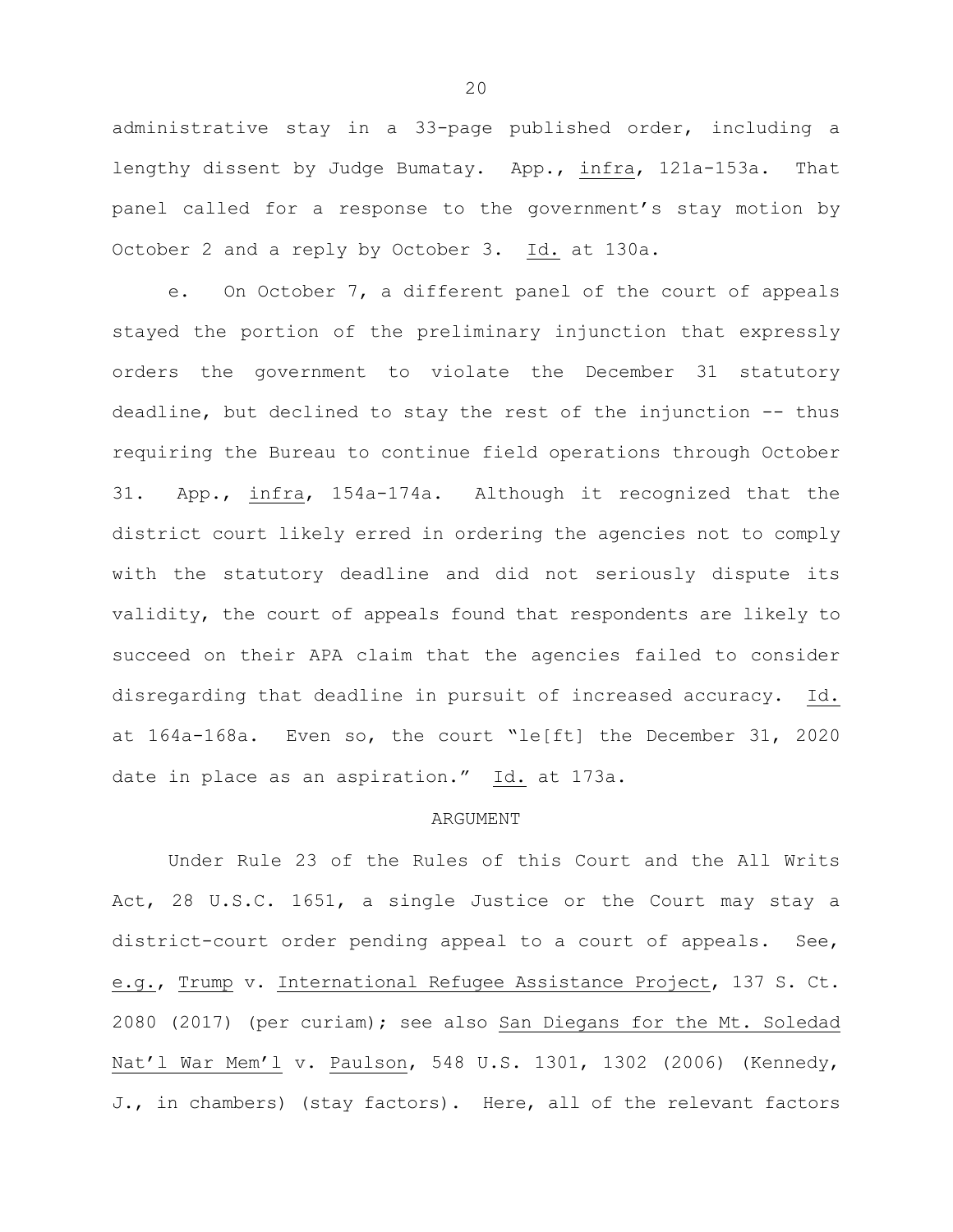favor a stay. First, this Court likely would grant a writ of certiorari if the court of appeals were to affirm the district court's injunction against compliance with the statutory deadline for submitting a tabulation of the population to the President (which, for practical purposes, remains in place despite the court of appeals' partial stay, which still requires extended field operations that would prevent the Bureau from meeting the statutory deadline). Second, there is a fair prospect that the Court would vacate the injunction, which orders the government to violate the statute governing the census. And third, there is direct and irreparable injury to the interests of the government and the public, but not to respondents. Because the Bureau's most recent calculations were that field operations would need to end on October 5 to preserve the Secretary's ability to meet the statutory deadline, an interim administrative stay while this application is pending also is warranted.

1. At the outset, we note that the court of appeals' partial stay does not obviate the need for immediate relief from this Court. All evidence indicates that continuing field operations through October 31 would make it impossible to conclude post processing by the statutory deadline, as the court of appeals conceded. Indeed, the court said that it was "leaving the December 31, 2020 date in place as an aspiration," and recognized that, "as a practical matter," the deadline would be missed; but the court was somehow reassured by the notion that, with the partial stay, it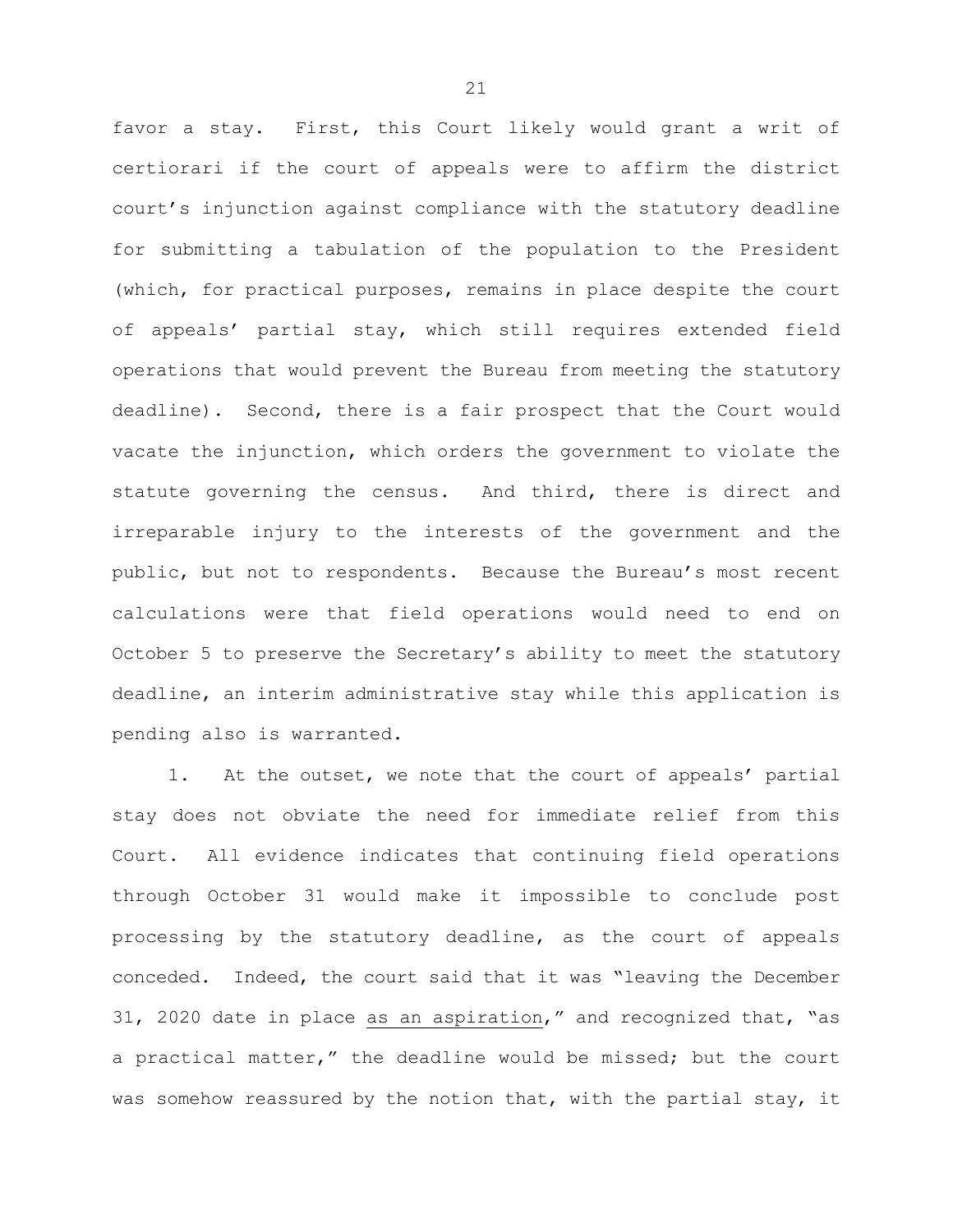could claim that missing the deadline was not formally "required by a court." App., infra, 173a (emphasis added).

Moreover, the partial stay is irreconcilable with the legal rationale for the portion of the preliminary injunction that remains in force. The sole basis for requiring continued field operations was the district court's holding that it was arbitrary and capricious for the agencies not to consider flouting the December 31 deadline for the alleged benefit of increased accuracy. But neither the courts below nor respondents have disputed that if the statutory deadline is binding, then the agencies acted reasonably for APA purposes by seeking to end field operations in early October. The partial stay is thus internally inconsistent because if the December 31 deadline is lawful, there is no legal basis for the remainder of the injunction. And by purporting to reinstate a fig-leaf version of the December 31 deadline but ensuring insufficient time to conduct post processing before then, the court of appeals has not only made it impossible to comply with the deadline but also invited the Bureau to conduct a less accurate census than it would under an immediate stay from this Court.

2. The first stay factor is met because, if the court of appeals were to affirm the district court's injunction on appeal, at least "four Justices" would likely "vote to grant certiorari." San Diegans, 548 U.S. at 1302 (Kennedy, J., in chambers) (citation omitted). The injunction bars the government from complying with the valid statutory deadline -- a deadline that reflects Congress's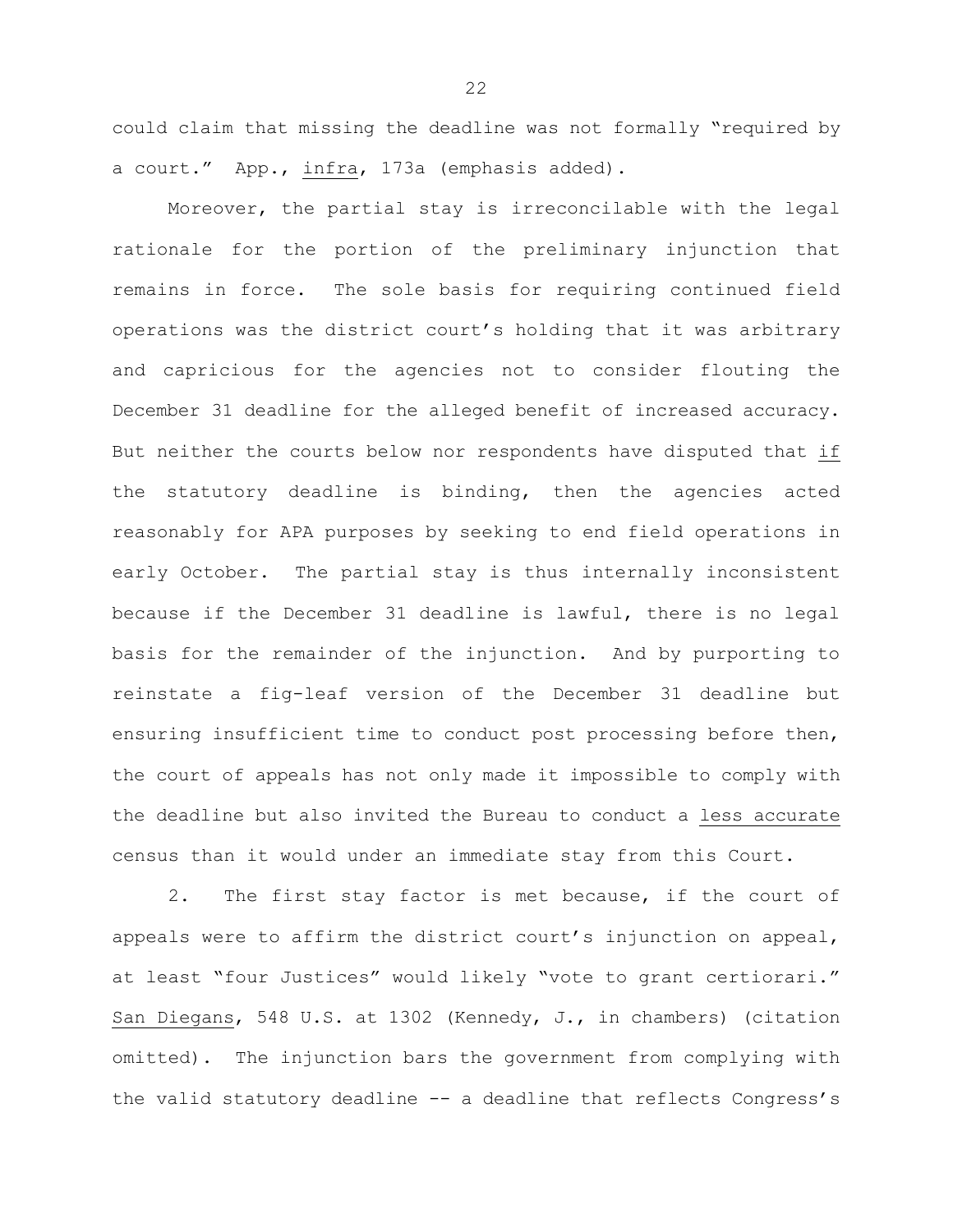judgment about when to complete census operations and enables Congress to comply with its constitutional mandate to ensure that the census is conducted every ten years. The ability of the Bureau to comply with that statutory requirement is important, as the December 31 deadline is tied to other statutory deadlines. See p. 10, supra. The longer the court's order remains in effect, the more it could interfere with the ability of Congress and the States to take countless significant actions -- especially those dealing with apportionment and redistricting. See Louisiana & Mississippi C.A. Amici Br. 1 (Sept. 28, 2020) (contending that "24 states have state statutory or constitutional deadlines tied to the census that are imperiled" by the district court's order); D. Ct. Doc. 204-7, at 3-9 (Sept. 23, 2020) (laying out those deadlines).

This Court has repeatedly granted a writ of certiorari, or given plenary consideration to appeals, in cases involving censusrelated issues. See Department of Commerce v. New York, 139 S. Ct. 2551 (2019); Utah v. Evans, 536 U.S. 452 (2002); Department of Commerce v. United States House of Representatives, 525 U.S. 316 (1999); Wisconsin v. City of New York, 517 U.S. 1 (1996); Franklin v. Massachusetts, 505 U.S. 788 (1992); United States Dep't of Commerce v. Montana, 503 U.S. 442 (1992); Karcher v. Daggett, 462 U.S. 725 (1983). This case is an even more compelling candidate for review, because the question here is not whether the government has complied with the Census Act -- but whether it may be ordered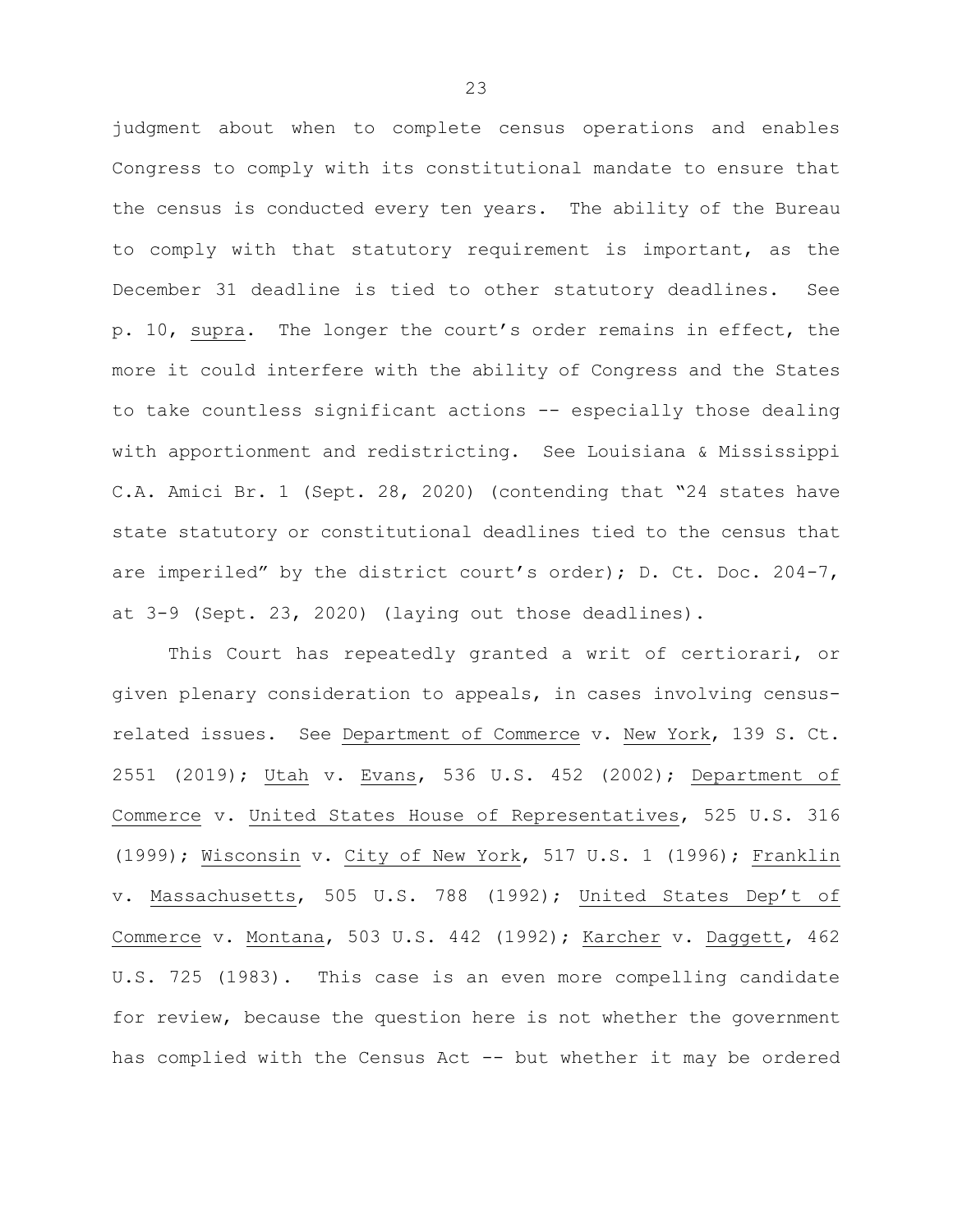to violate that Act. An order requiring the Executive Branch to ignore an Act of Congress warrants this Court's review.

3. The second stay factor is met because there is at least a "fair prospect" that this Court would vacate the injunction. Lucas v. Townsend, 486 U.S. 1301, 1304 (1988) (Kennedy, J., in chambers). The injunction lacks any basis in the census statutory scheme, the APA, or this Court's case law.

a. Most obviously, the district court erred in holding that it was arbitrary and capricious for the agency to seek to comply with the December 31 statutory deadline.

i. The Constitution provides that Congress shall direct the manner in which the decennial census is taken, and Congress in turn has largely delegated the operations of the census to the Executive Branch. See pp. 9-10, supra. In so doing, Congress has not required the census to achieve any particular level of accuracy. But Congress has expressly prescribed when the census must be completed, which prevents the Bureau from taking as long as might be needed to achieve maximum accuracy.

The district court "agree[d] that the Census Act's statutory deadlines bind Defendants," App., infra, 68a, and did not find that statutory scheme unconstitutional. The court did not hold that, if the Bureau had to finish the census by year's end, the Replan Schedule was an impermissible way to meet Congress's deadline. Rather, the court held that the government acted arbitrarily and capriciously by adopting the Replan Schedule to "meet[] the Census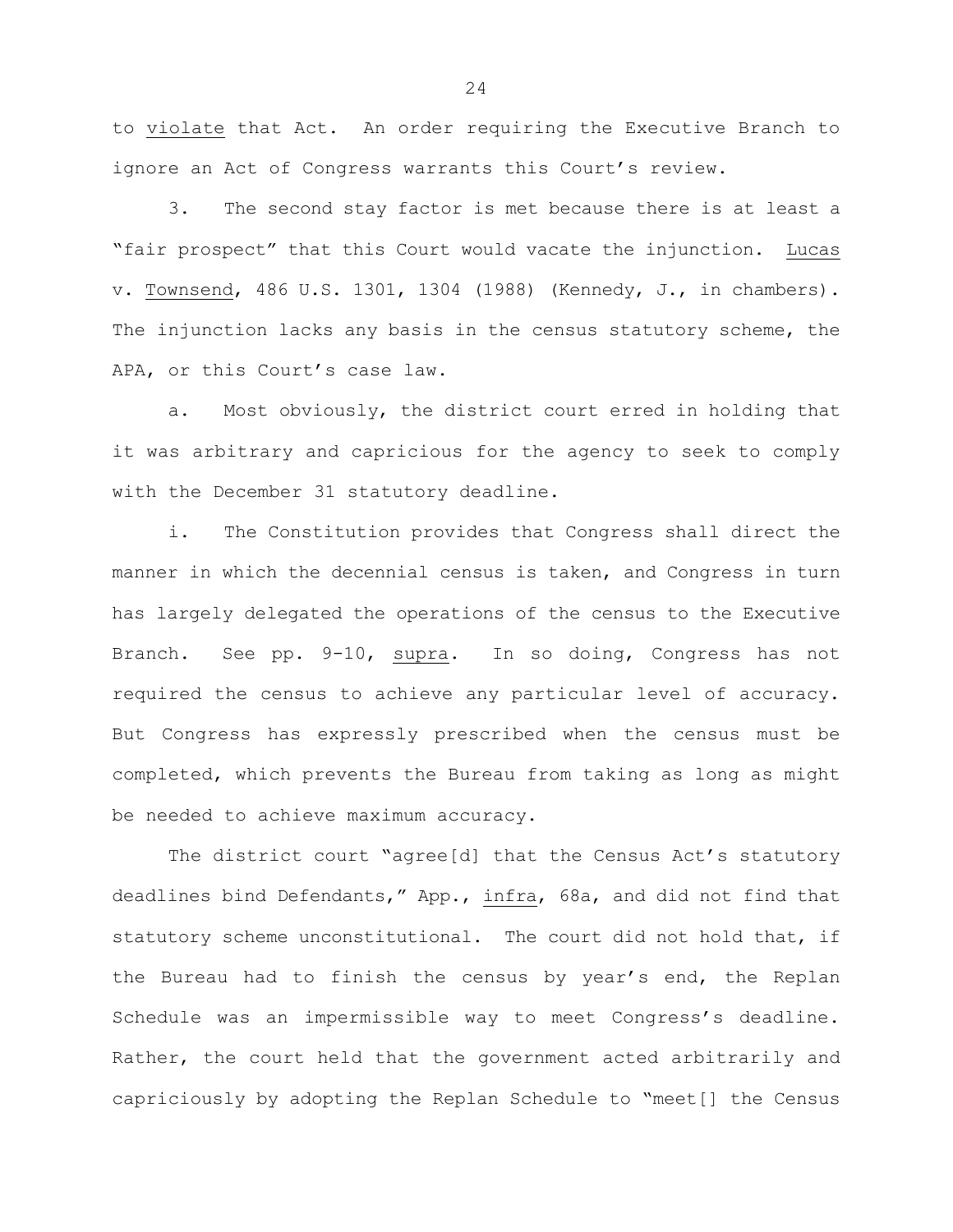Act's statutory deadline." Id. at 47a. In the court's view (which disregarded the evidence of the Bureau's successful efforts to ensure accuracy and completeness under the Replan Schedule), the Bureau should have considered whether conducting a more accurate census was more important than complying with the statutory deadline. Ibid. The court therefore invoked a statutory power "to postpone the effective date of an agency action," 5 U.S.C. 705 (emphasis added), as its ground for ordering the agency to violate a congressionally specified deadline. App., infra, 78a.

The district court's ruling turned APA review on its head, finding something that no court (to the government's knowledge) has ever found before: that it was arbitrary and capricious for an agency to protect its ability to comply with a valid statutory deadline. The court compounded that error by ordering the agency to violate a deadline set by Congress -- a deadline that has roots in the Constitution, which requires a census every ten years. While the court gave five reasons that the agencies acted in an arbitrary and capricious manner, App., infra, 46a, each rationale was premised on the court's mistaken view that a court may properly review and invalidate agency action solely because the agency was insufficiently attentive to the possibility of disregarding Congress's plain instructions. See, e.g., id. at 47a (in adopting the Replan Schedule to "meet[] the Census Act's statutory deadline," the agency "failed to consider how Defendants would fulfill their statutory and constitutional duties to accomplish an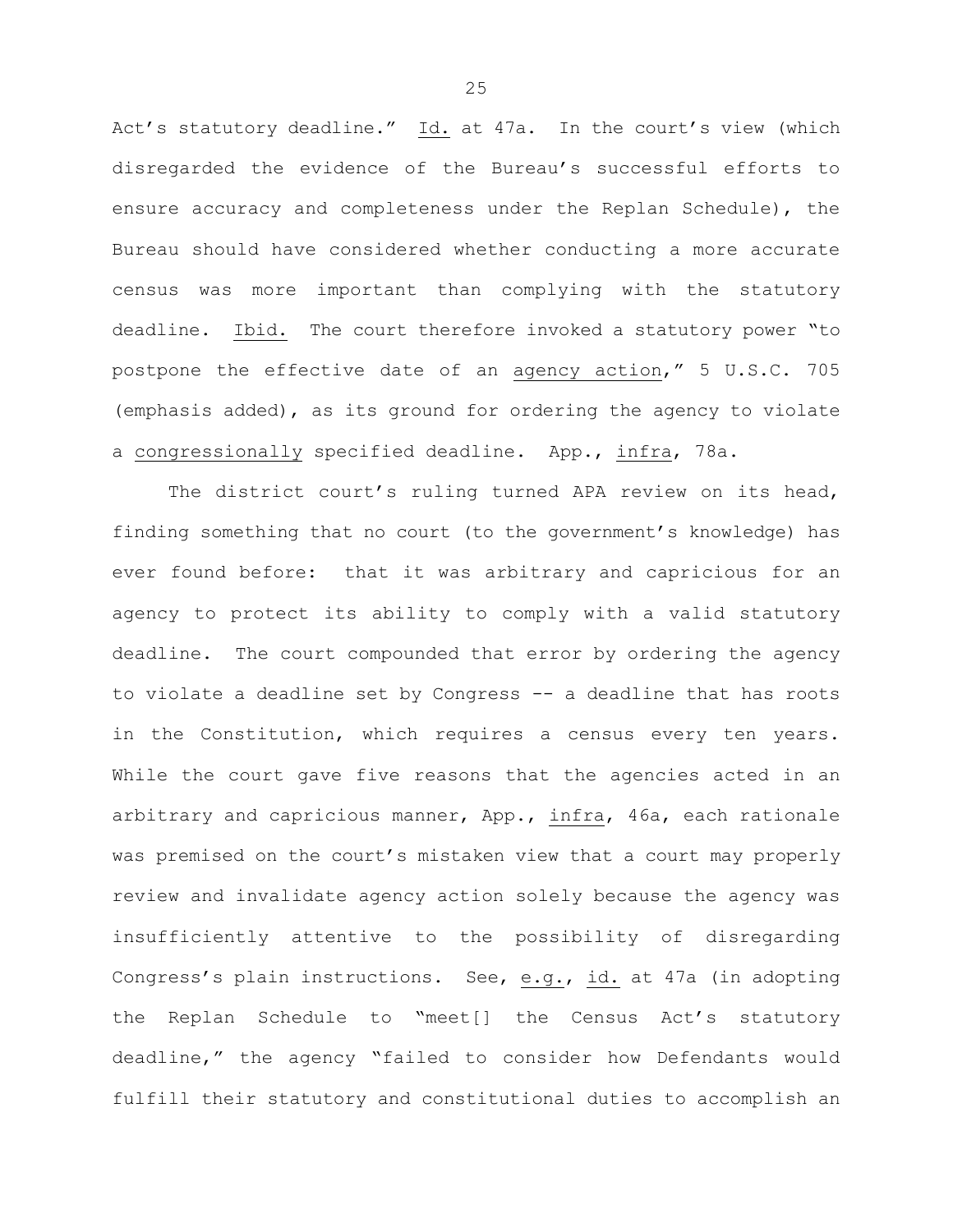accurate count on such an abbreviated timeline"); id. at 64a (finding that the agency acted arbitrarily and capriciously by "sacrific[ing] adequate accuracy for an uncertain likelihood of meeting one statutory deadline").

ii. The district court relied on numerous cases involving missed deadlines, see App., infra, 64a-66a, but none supports the proposition that a court may order an agency to violate a valid statutory deadline. Some of the cases held that an agency does not necessarily lose authority to implement a statute after it exceeds a deadline. See Barnhart v. Peabody Coal Co., 537 U.S. 149, 152 (2003) (finding that the Commissioner of Social Security had authority to assign retirees for the purposes of retiree benefits after the statutory deadline); Linemaster Switch Corp. v. EPA, 938 F.2d 1299, 1304-1305 (D.C. Cir. 1991) (finding that the EPA could add hazardous waste sites to the National Priority List after a statutory deadline); Newton Cnty. Wildlife Ass'n v. United States Forest Serv., 113 F.3d 110, 112 (8th Cir. 1997) (finding that the Forest Service was not required to suspend implementation of timber sales when it failed to complete a related task by the statutory deadline). Other cases reviewed and found reasonable an agency's failure to abide by a statutory deadline after the deadline had passed. See National Cong. of Hispanic Am. Citizens v. Marshall, 626 F.2d 882, 884, 888 (D.C. Cir. 1979) (reviewing, after the fact, OSHA's failure to comply with a statutory timeline for completing an agency rulemaking once it had commenced entirely on the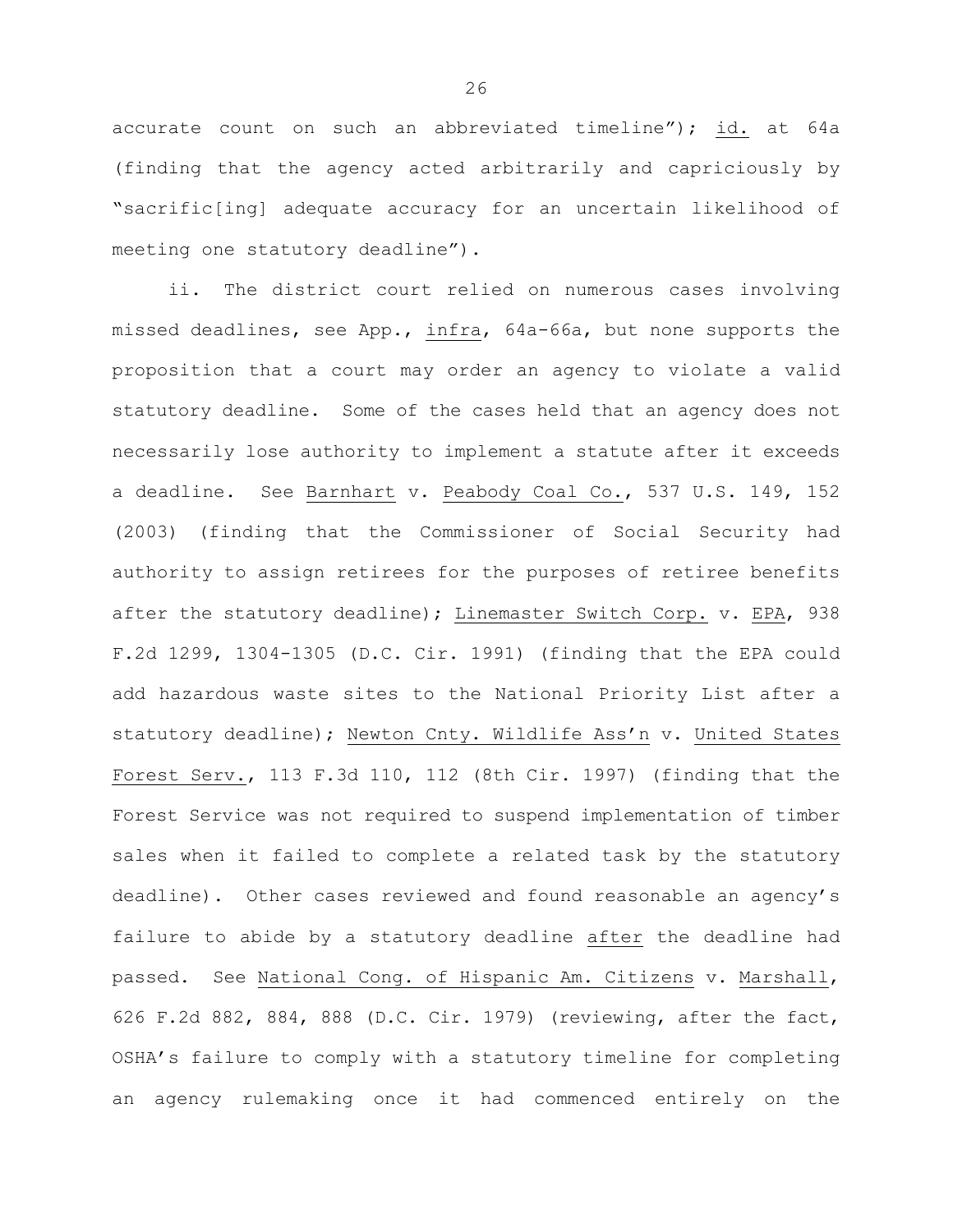Secretary's initiative). And the remaining cases involved courtimposed deadlines set after agencies missed statutory deadlines. See, e.g., Environmental Def. Fund v. EPA, 852 F.2d 1316, 1331 (D.C. Cir. 1988).

As those cases hold, there may be instances in which an agency is permitted or even required to take certain acts after failing to meet a deadline. In other situations, it may be permissible for a court to review an agency's failure to meet a deadline after the fact. But none of the cases suggests either that an agency acts arbitrarily and capriciously by insisting upon compliance with an upcoming statutory deadline, or that a court may order an agency to not comply with such a deadline. Neither the courts below nor respondents have pointed to any case holding that it is unlawful for an agency to adhere to a statutory deadline that is clear and valid on account of competing interests that are not enacted in concrete statutory standards.

The district court's reliance on historical examples is similarly flawed. The court identified some censuses in the early nineteenth century that missed statutory deadlines. See App., infra, 67a. But Congress itself retroactively modified the deadlines. Nothing in the early history of the census indicates that the Bureau may consider disregarding a deadline mandated by Congress if it wishes to pursue a level of accuracy not mandated by Congress. In so holding, the district court committed error that this Court would likely reverse on the merits.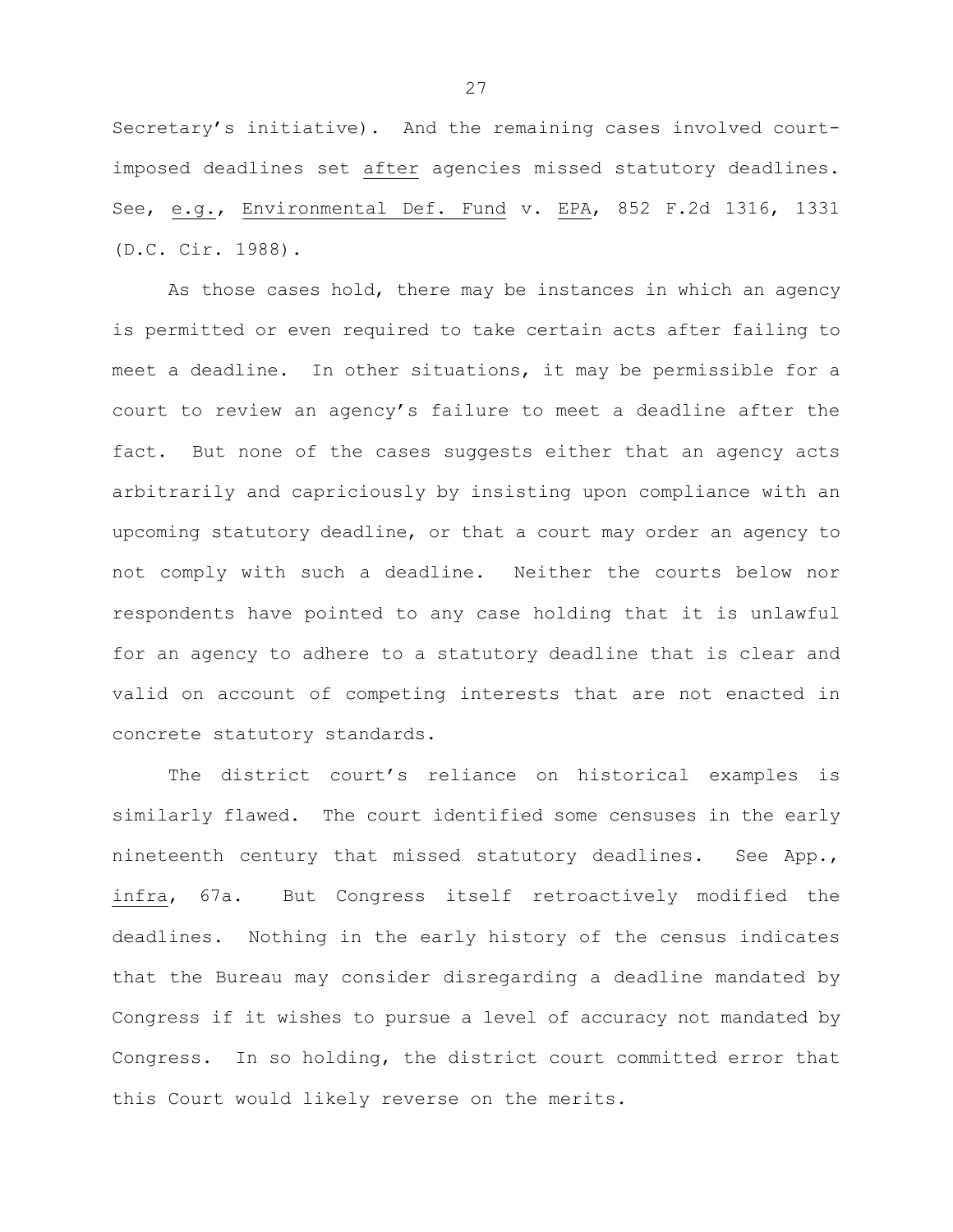b. Far from being arbitrary or capricious, it was inherently reasonable for the government to adopt a plan to meet the statutory deadline -- a critical part of the framework established by the Census Act that fulfills the constitutional mandate for a census every ten years. In any event, it is clear that, in response to unprecedented challenges posed by the COVID-19 pandemic and recent natural disasters, the Bureau has appropriately sought not only to comply with the deadline but also to achieve accuracy and completeness comparable to recent censuses.

i. As an initial matter, the district court was incorrect to find that the agency "adopted the Replan to further one alleged goal alone: meeting the Census Act's statutory deadline of December 31." App., infra, 47a. The August 3 press release demonstrates that the government was also considering accuracy, working to identify concrete ways to "improve the speed of our count without sacrificing completeness," and committing to reach response rates comparable to those of other recent censuses. Id. at 117a-118a. Indeed, the Bureau "evaluated the risks and quality implications of each suggested time-saving measure and selected those that [it] believed presented the best combination of changes to allow [it] to meet the statutory deadline without compromising quality to an undue degree." Id. at 107a; see id. at 107a-111a.

ii. The district court further erred in concluding that the Replan Schedule did not adequately take account of accuracy. See, e.g., App., infra, 48a-59a. The court too readily assumed that the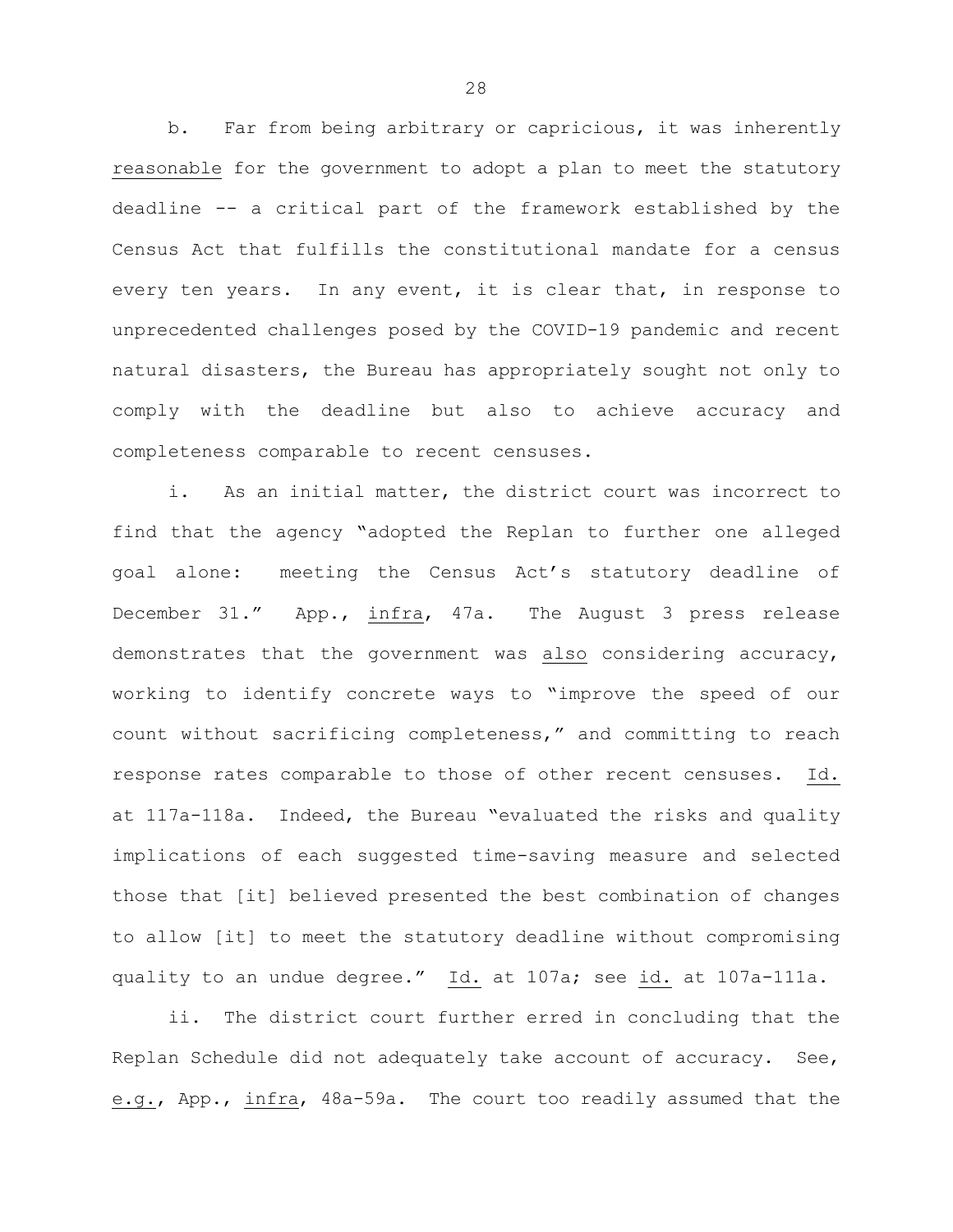2020 census would be inadequate on the basis of documents that failed to anticipate changes made under the Replan Schedule. Later developments -- which the court expressly declined to consider, see pp. 34-35, infra -- show that the Bureau is successfully working toward a complete and accurate count in line with other recent censuses. For example, on September 5 Associate Director Fontenot stated that "current progress indicates that we will nonetheless be able to complete [Non-Response Followup] before September 30." App., infra, 105a. Mr. Fontenot thought that possible in part because the Bureau has implemented numerous efficiencies since August 3. Despite previous concerns about being able to attract and retain enumerators, see id. at 58a, the productivity of enumerators has been significantly higher than projected, id. at 105a-106a. Similarly, as of September 4, the Bureau had already completed operations in approximately 50 area census offices where counting was complete, enabling it to reallocate "enumerator resources  $* * *$  to areas that require more work." Id. at 112a. The Bureau also expedited internal deadlines for post processing, see id. at 96a-101a, and later adopted schedule modifications for post processing that would allow field operations to continue until October 5 without sacrificing the steps necessary to ensure data integrity, see D. Ct. Doc. 284-1, at 8 (Oct. 1, 2020).

The gap between how the census is actually proceeding and the months-old statements on which the district court relied is illustrated by the sharp increase in the percentage of households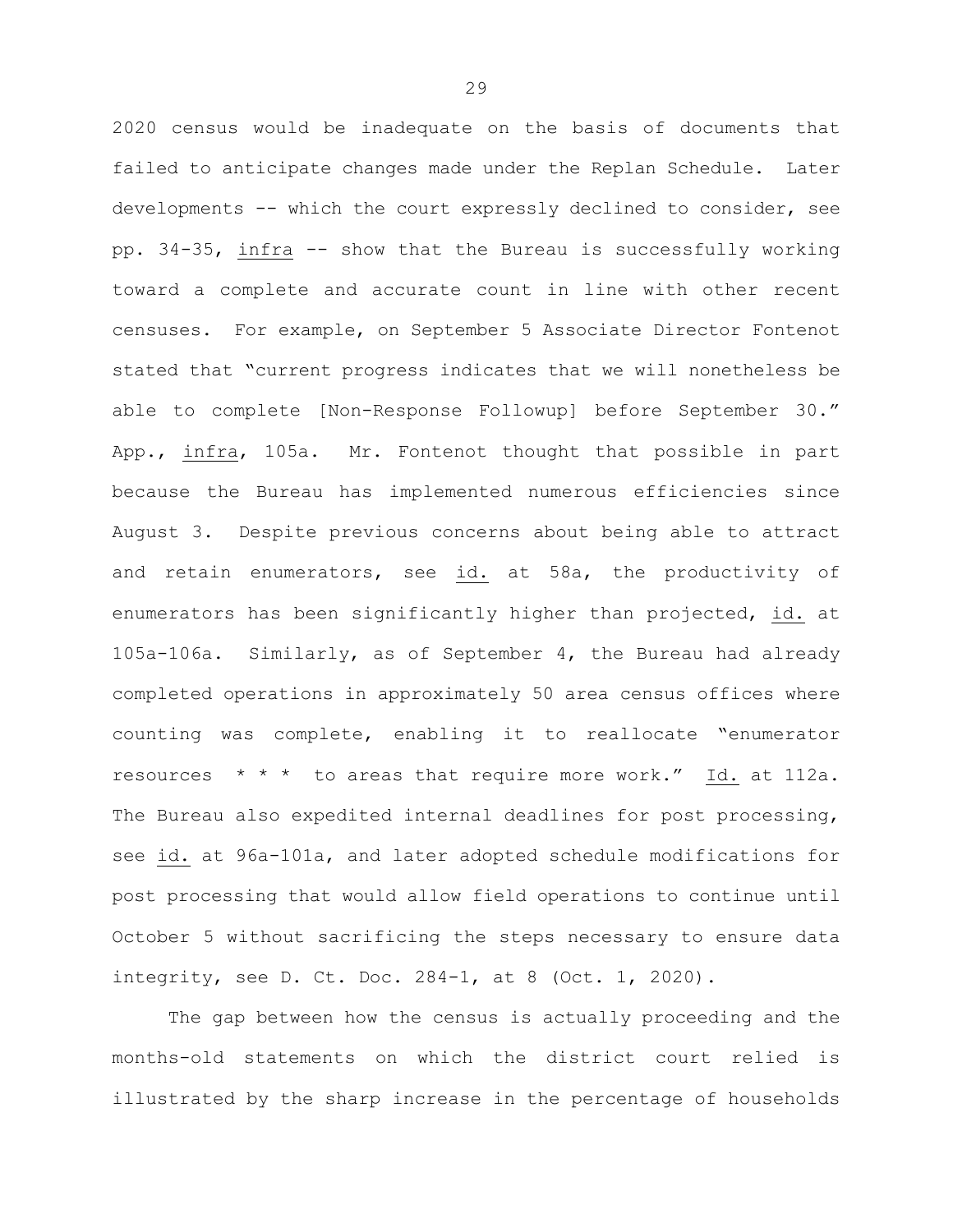the Bureau has enumerated. While only 63% of households had responded to the census as of August 3 (when the Bureau announced the schedule adjustment), App., infra, 118a, by the end of September 24 (when the court entered the preliminary injunction), the Bureau had enumerated 97.0% of all households nationwide, U.S. Census Bureau, U.S. Dep't of Commerce, 2020 Census Housing Unit Enumeration Progress by State (Sept. 25, 2020), https://go.usa.gov/ xGdZr. That figure has continued to climb every day, reaching 99.7% of all households as of October 6, with 46 States already over 99%. See note 1, supra. It is thus reaching a rate comparable to those of recent censuses. See App., infra, 96a.

To be sure, senior Bureau employees expressed significant concerns about the year-end deadline in June and July, before the Bureau devised, the Secretary adopted, and the Bureau implemented the Replan Schedule. But the district court erred in myopically focusing on those statements and ignoring the Bureau's continued efforts to ensure accuracy in the enumeration. And in any event, given the "wide discretion bestowed by the Constitution upon Congress, and by Congress upon the Secretary," "the mere fact that the Secretary's decision overruled the views of some of his subordinates" should, "by itself," have been "of no moment in any judicial review of his decision." Wisconsin, 517 U.S. at 23.

The district court also misconstrued the so-called "administrative record" that it had required the government to compile and produce. For example, the court stated that "in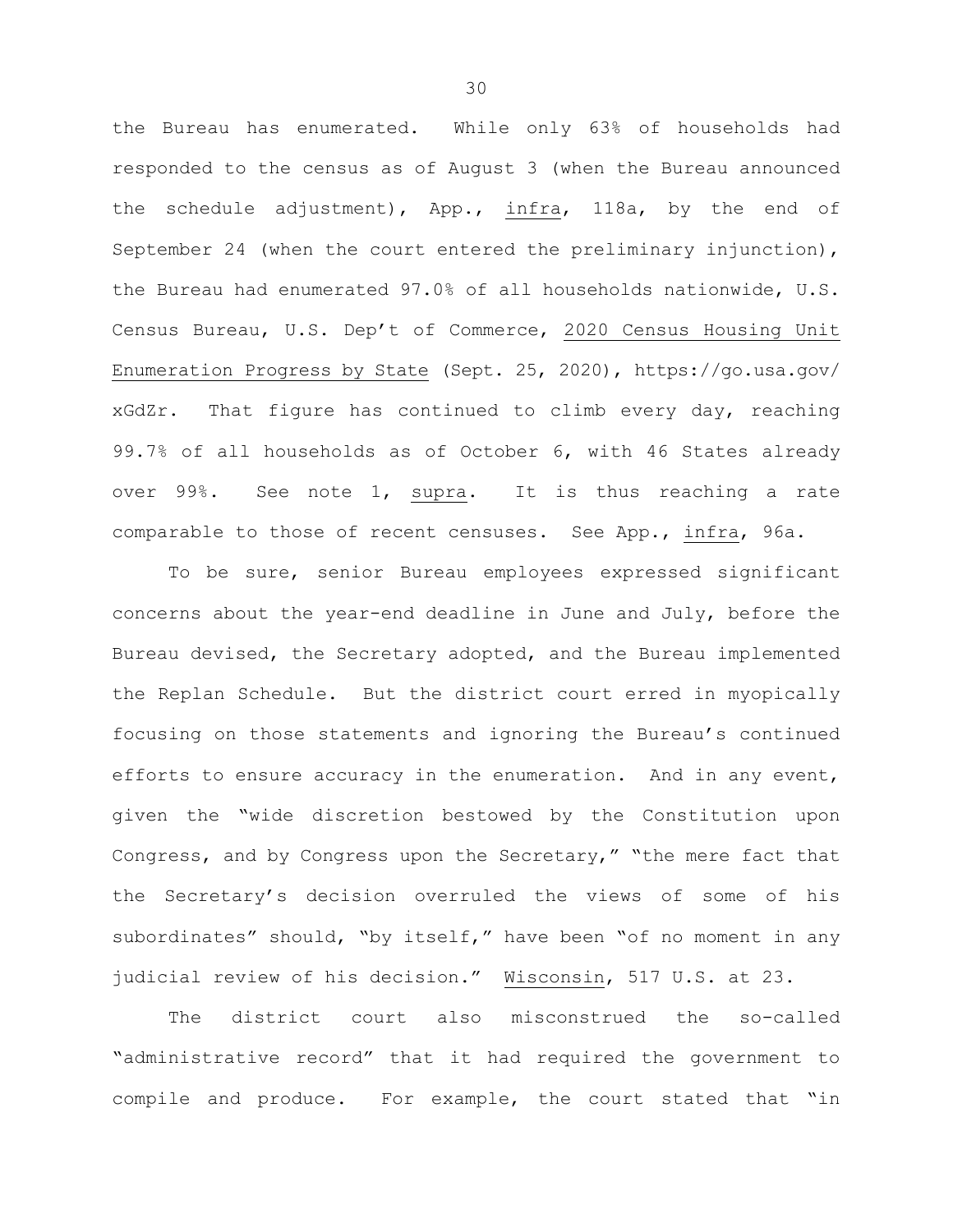analyzing the COVID-19 Plan \* \* \* the Bureau itself concluded that missing the statutory deadline was constitutional and in line with historical precedent." App., infra, 67a. But the cited document consists only of talking points for a meeting with a congressman, ibid., which noted that there would not be a constitutional problem with "the proposal" -- which was that "Congress extend" the statutory deadlines, see D. Ct. Doc. 198-5, at 88-89 (Sept. 22, 2020) (emphasis added). Acknowledging that Congress may modify the Census Act said nothing about whether the Bureau could disregard the deadline if it were not extended.

c. The district court also erred in finding that the adequacy of the Replan Schedule was even subject to APA review.

i. The district court faulted the Bureau for failing to give adequate consideration to its "statutory and constitutional duties to accomplish an accurate count," App., infra, 47a, but there is no enforceable or judicially manageable standard against which to measure census accuracy, see 5 U.S.C. 701(a)(2); Heckler v. Chaney, 470 U.S. 821, 830, (1985); cf. Rucho v. Common Cause, 139 S. Ct. 2484, 2494 (2019). Neither the Constitution nor the Census Act provides such a standard. Indeed, this Court has repeatedly made clear that all census counts fall short of the ideal. "[T]he Bureau has always failed to reach -- and has thus failed to count -- a portion of the population." Department of Commerce, 525 U.S. at 322; see Wisconsin, 517 U.S. at 6 ("[N]o census is recognized as having been wholly successful in achieving th[e] goal [of actual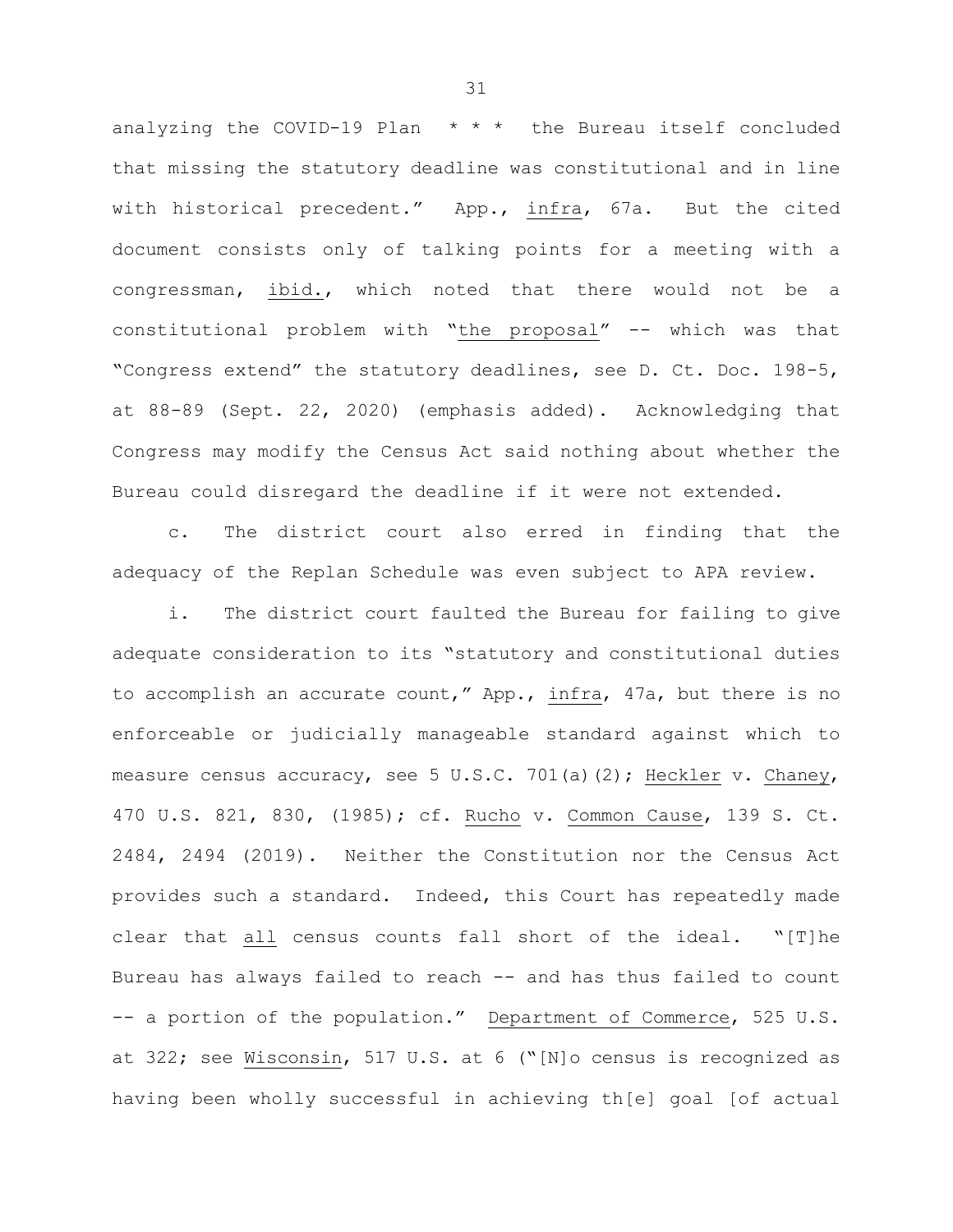Enumeration]."); Karcher, 462 U.S. at 732 ("[E]ven the census data are not perfect.").

This Court has never suggested that the Constitution or the Census Act provides a standard for evaluating the likely accuracy of a particular census plan. Instead, the Court has expressly declined to infer "a requirement that the Federal Government conduct a census that is as accurate as possible," explaining that "[t]he Constitution itself provides no real instruction" on what metrics to use to measure "accuracy" in the census. Wisconsin, 517 U.S. at 17, 18. And even assuming there were some baseline requirement that could be enforced in extreme cases, it is not implicated here, where the Bureau projects an enumeration rate well in line with other recent censuses.

By contrast, in satisfying its constitutional obligation to ensure that the census is conducted every decade and its power to direct the "Manner" of that conduct, Congress has enacted an explicit and unambiguous requirement for the Secretary to present the tabulation of population to the President by December 31. The district court erred in faulting the government for seeking to satisfy that express statutory requirement while purportedly sacrificing the opportunity to achieve a sufficient level of accuracy (as gauged by the court under an undefined standard).

ii. The district court further erred in concluding (App., infra, 29a-32a) that the Replan Schedule constituted a discrete agency action reviewable under the APA. This Court has found that,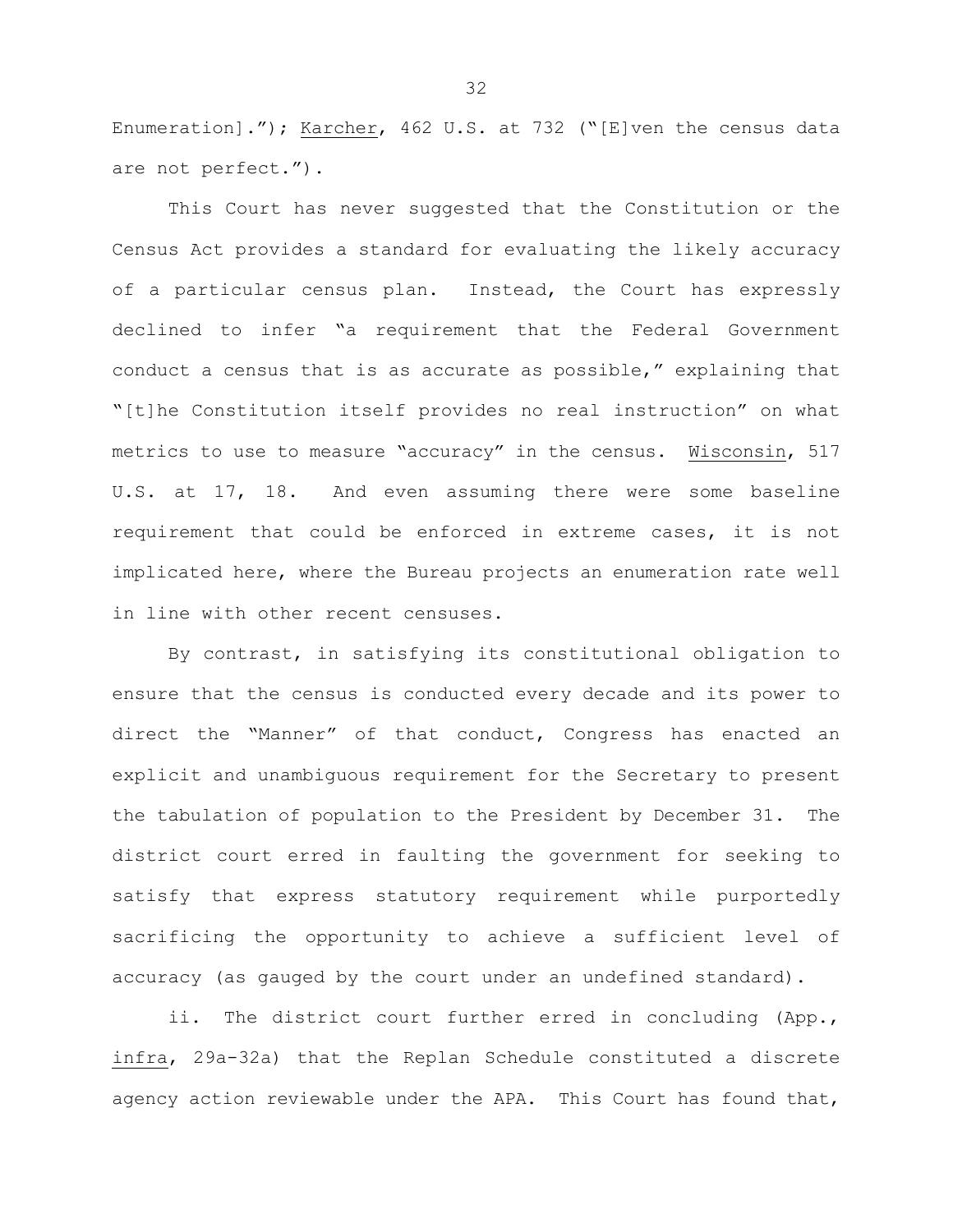to satisfy the "agency action" requirement, 5 U.S.C. 551(13), the matter at issue must be a "circumscribed, discrete agency action[]" that exhibits a "characteristic of discreteness." Norton v. Southern Utah Wilderness Alliance, 542 U.S. 55, 62-63 (2004); see Lujan v. National Wildlife Fed'n, 497 U.S. 871, 891, 893 (1990).

The Replan Schedule, like the COVID Schedule that preceded it, was not a circumscribed, discrete agency action. Rather, it was a collection of individual judgments by the Bureau, all subject to constant revision based on new data, time and resource constraints, and changes in conditions on the ground -- as the press release announcing the new schedule noted. See pp. 12-14, supra. New obstacles could be sources of additional delays, but new efficiencies could advance the timetable. The methods for ensuring that the 2020 census can be accurate and timely have been repeatedly adjusted. See pp. 6-7, 11-13, supra.

While it is true that on August 3 the Bureau announced a target date of September 30 for completing field data collection, it had by no means finalized the myriad decisions that it would make to help meet that target or the December 31 statutory deadline. The term "Replan Schedule" thus "does not refer to a single \* \* \* order or regulation, or even to a completed universe of particular  $* * *$  orders and regulations"; it instead "refer[s] to the continuing (and thus constantly changing) operations" of the Bureau, which means that it is "no[t]  $* * *$  an identifiable 'agency action.'" Lujan, 497 U.S. at 890.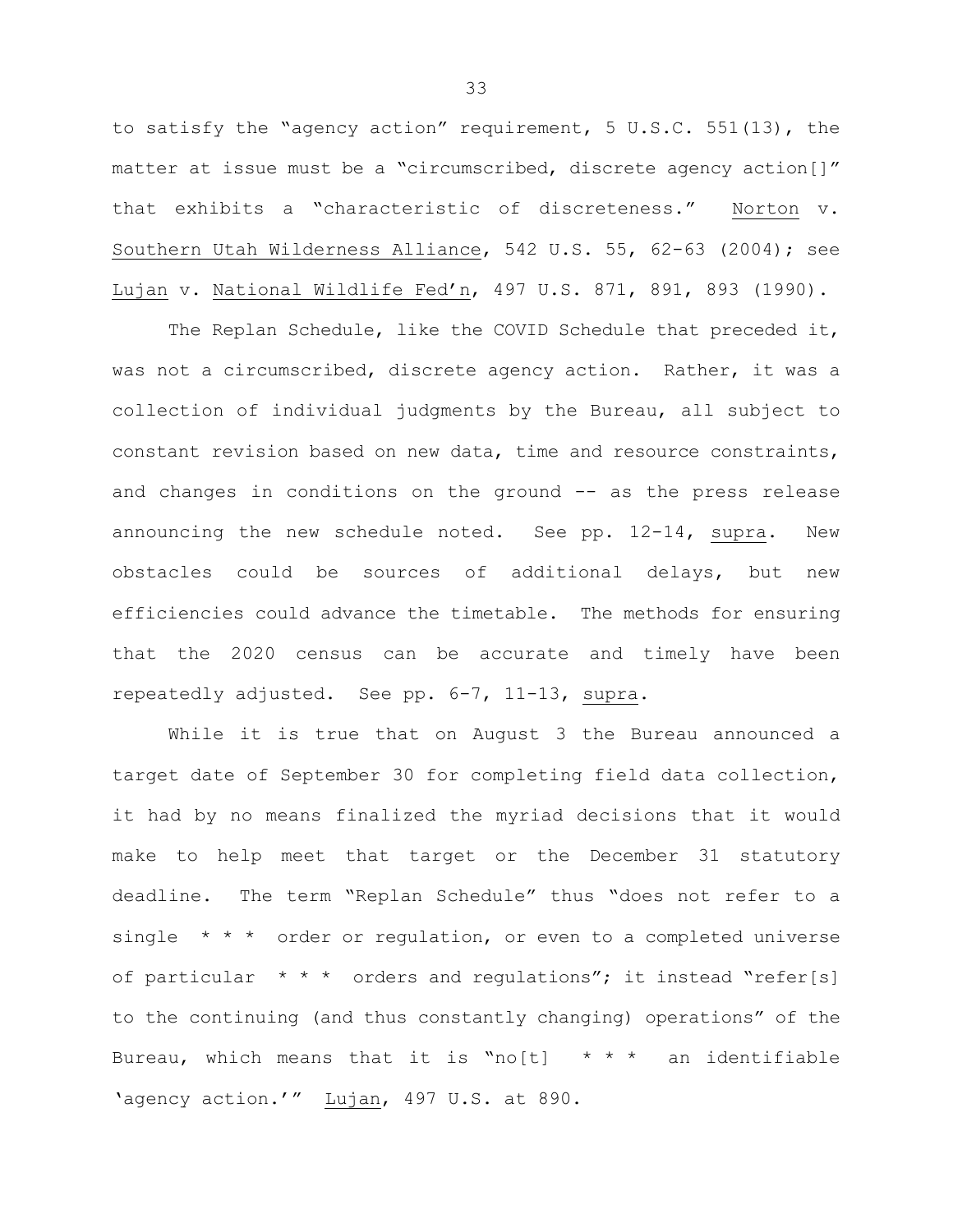For the same reasons, there was no "final" agency action as of August 3 because the press release did not "mark the consummation of the agency's decisionmaking process"; rather, the schedule was still "tentative" and "interlocutory." Bennett v. Spear, 520 U.S. 154, 178 (1997) (citations and internal quotation marks omitted).

Accordingly, the district court erred in finding that reviewable agency action had occurred by August 3. Merely being able to "name" a schedule and summarize a shift in the course of the census in a PowerPoint deck and a press release, App., infra, 31a, did not transform the various changes -- some of which had not yet been finalized -- into a discrete agency action. Similarly, although the court insisted that adjudicating respondents' claims would not require it "to enforce free-floating standards of 'sufficiency,'" id. at 30a, that is precisely what the injunction has done: it forbids the Bureau from following the timeline of the Replan Schedule on the ground (contrary to sworn declarations) that the Bureau did not sufficiently take account of the census's accuracy, and it does so without ever specifying how accuracy is measured, what level of accuracy the court believed the Replan Schedule would be able to achieve, or what level would suffice to support bringing an end to field operations or post processing.

Because the district court found that reviewable agency action occurred by August 3, it mostly refused to consider any evidence regarding the development and implementation of the Replan Schedule after that date. App., infra, 46a. Most importantly, the court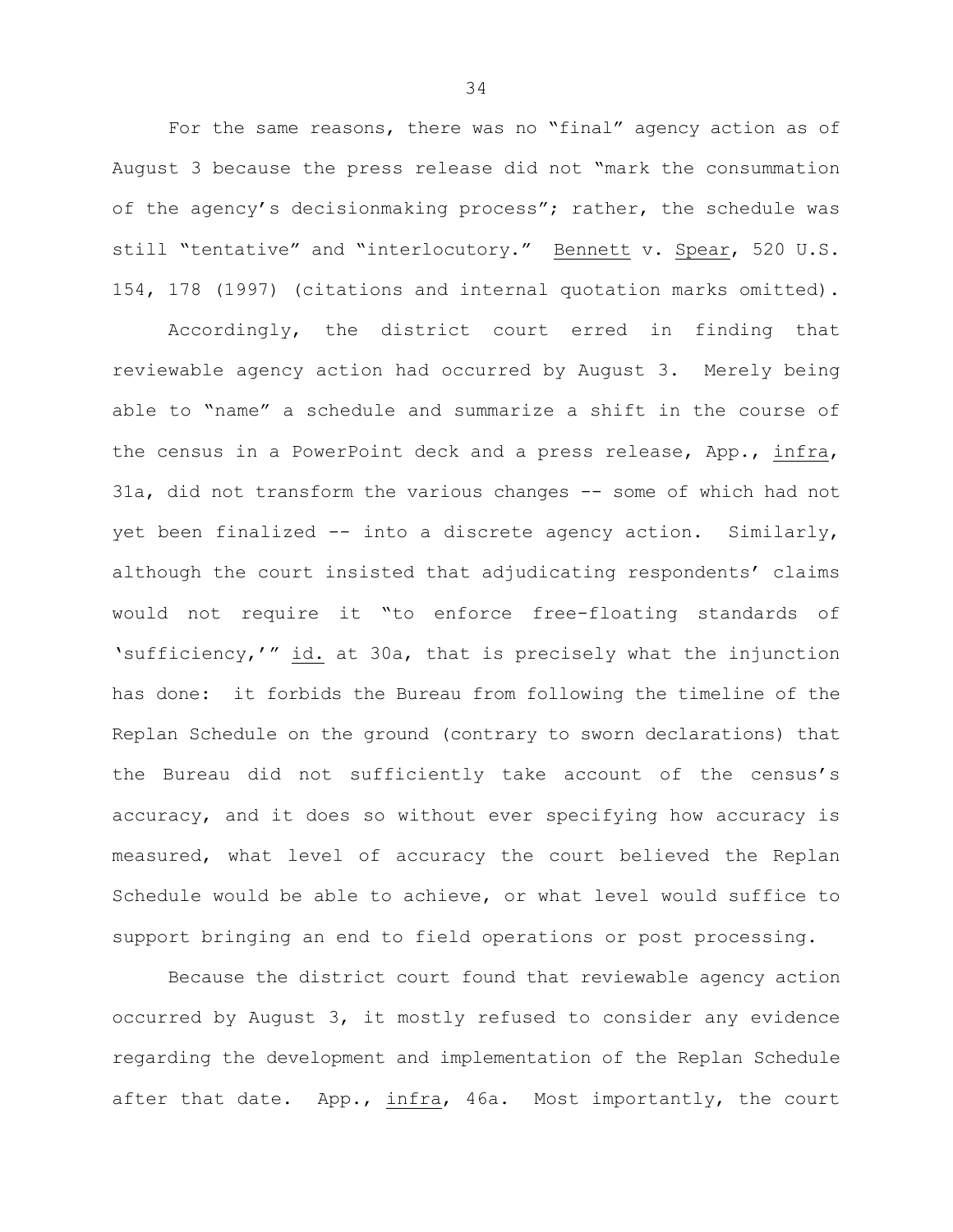declined to consider a September 5 declaration from Associate Director Fontenot. Id. at 54a n.11; see id. at 79a-115a. That declaration reveals the dynamic nature of census operations as implemented under the Replan Schedule; it discusses a number of adjustments that the Bureau has made to its approach to conducting the census since August 3; and it illuminates how the Bureau can provide an accurate census count by the December 31 deadline.4 The court thus selectively blinded itself to evidence strongly supporting the conclusion that the Bureau is likely to conduct a census under the Replan Schedule with a level of accuracy and completeness comparable to recent censuses.5

4. The balance of harms also favors a stay because the injunction causes direct, irreparable injury to the government and the public, and there is no corresponding risk of injury to respondents. Cf. Nken v. Holder, 556 U.S. 418, 435 (2009).

a. A stay (and administrative stay) is immediately necessary to prevent irreparable harm to the conduct of the census as

 $\overline{a}$ 

The district court did selectively consider some post-August 3 evidence. It relied on a portion of a second declaration from Associate Director Fontenot submitted on September 22. While the court referenced and relied on statements in that declaration describing events after August 3 that posed new obstacles for ultimately meeting the statutory deadline, see App., infra, 13a, 61a, 75a, the court declined to consider other statements in that declaration that support the government's position.

The Court may properly consider Associate Director Fontenot's September 5 declaration, which was entered on the district court docket and is included in the appendix to this application. See App., infra, 79a-115a. But even if the Court declined to consider that declaration, it still would be likely to reverse the decision below.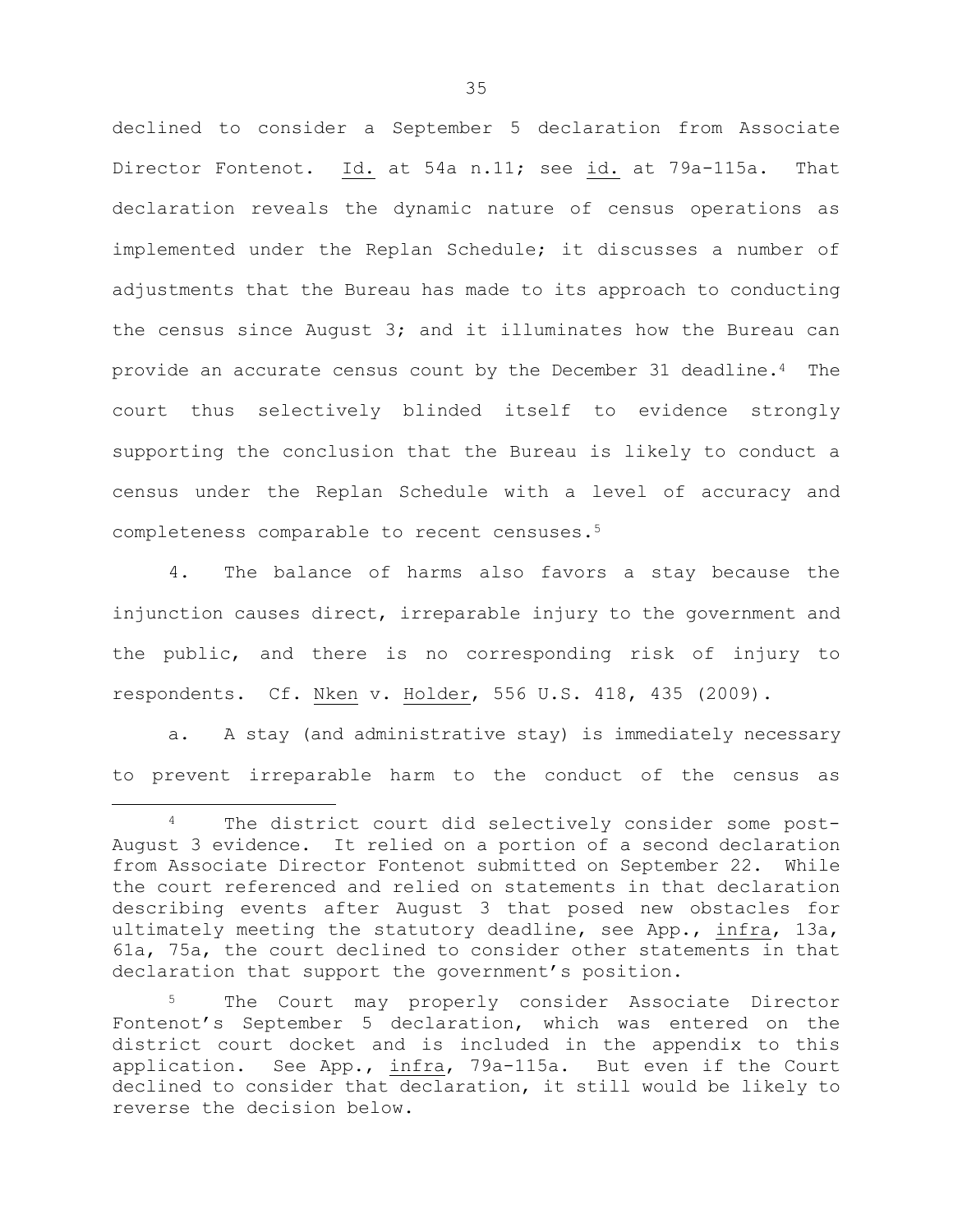mandated by statute. See Maryland v. King, 567 U.S. 1301, 1303 (2012) (Roberts, C.J., in chambers) ("'[A]ny time a State is enjoined by a court from effectuating statutes enacted by representatives of its people, it suffers a form of irreparable injury.'") (citation omitted; brackets in original).

The Bureau cannot proceed with the final phase of the census until it concludes field operations. The Replan Schedule established September 30 as the target date for concluding field operations, and the Secretary recently announced that, in light of new developments and the most current information at the Bureau's disposal, October 5 was the new target date. See pp. 6-7, supra. The Replan Schedule shortened the schedule for post processing from five to three months to achieve an accurate census while meeting the statutory deadline. See App., infra, 113a. Because of that condensed schedule, the operations will require the concerted devotion of personnel and resources seven days a week throughout the entire post processing period. See id. at 110a-111a. If the statutory deadline is to be met, field operations must end and post processing must commence. Although it is impossible to predict with certainty precisely when the drop-dead date has passed, at this point in time, every day that the Bureau is barred from exercising its judgment in how to conduct the census, its ability to most efficiently allocate its resources to achieve an accurate enumeration while striving to meet the statutory deadline is put in serious jeopardy. Cf. id. at 111a-114a.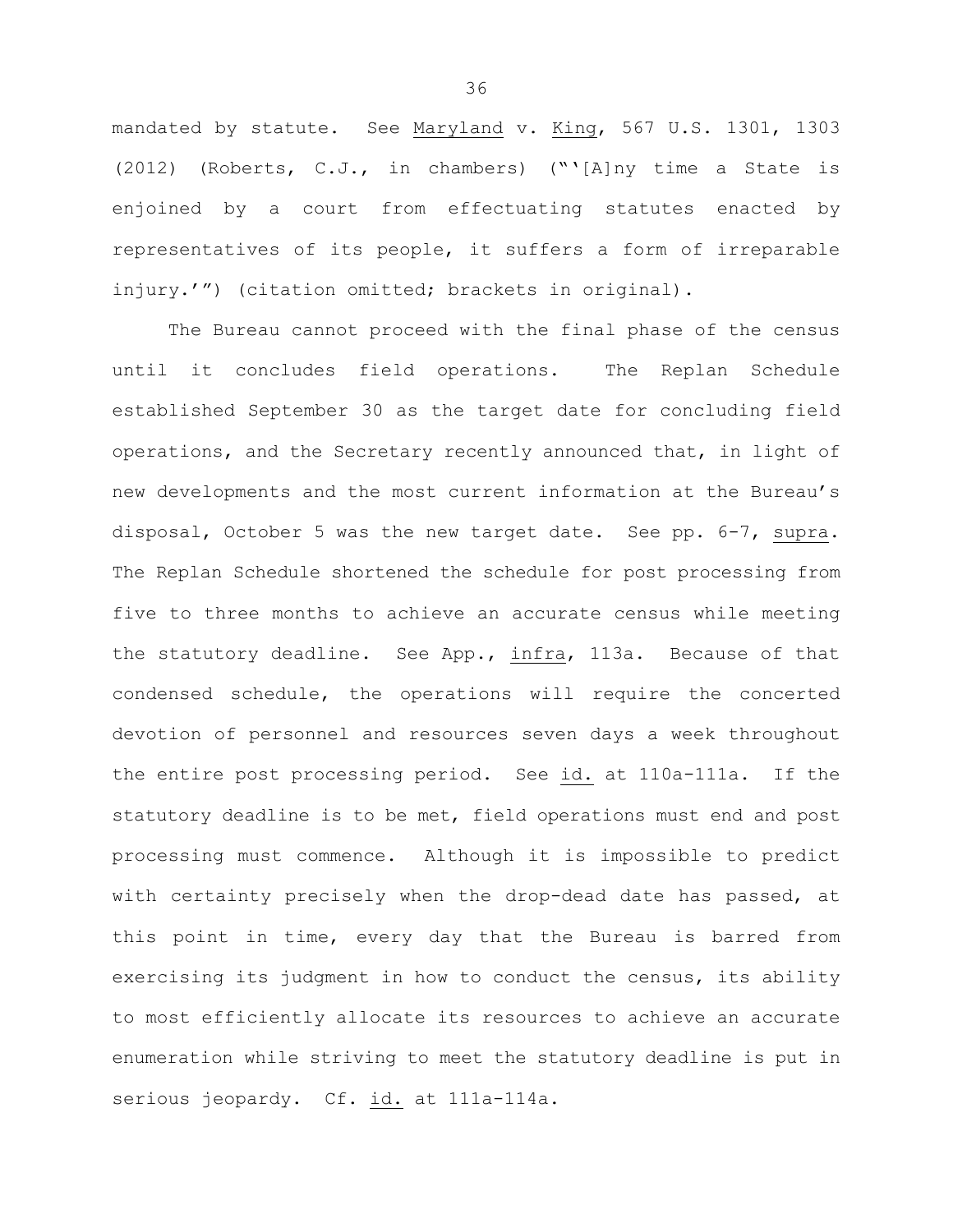The district court failed to understand the gravity of the injury resulting from its injunction. It reasoned that its order would simply cause the government to "miss[] a statutory deadline [it] had expected to miss anyway." App., infra, 75a; see id. at 125a (court of appeals relying on similar rationale in denying the administrative stay). But the Bureau had a reasonable plan to meet the statutory deadline. See pp. 6-7, 11-14, supra. Continued interference with its implementation not only frustrates Congress's constitutionally authorized directive (itself an irreparable injury), but also threatens to disrupt countless downstream operations at all other levels of government that depend on the timely completion of the census.

The ongoing proceedings in the district court underscore the injury that the preliminary injunction continues to inflict on the government. The court enjoined the government from engaging in any contingency planning to satisfy the statutory deadline in the event that the injunction is stayed or vacated on appeal and required the Bureau to continue field operations through October 31 -- even if the Bureau will reach enumeration rates comparable to those achieved in recent censuses long before then. See pp. 6-7, supra. An immediate stay is necessary to allow the government to prepare to meet a valid statutory deadline.

b. Respondents have failed to demonstrate irreparable harm. The district court's finding to the contrary is premised on the assumption that census data will fall below some unspecified (but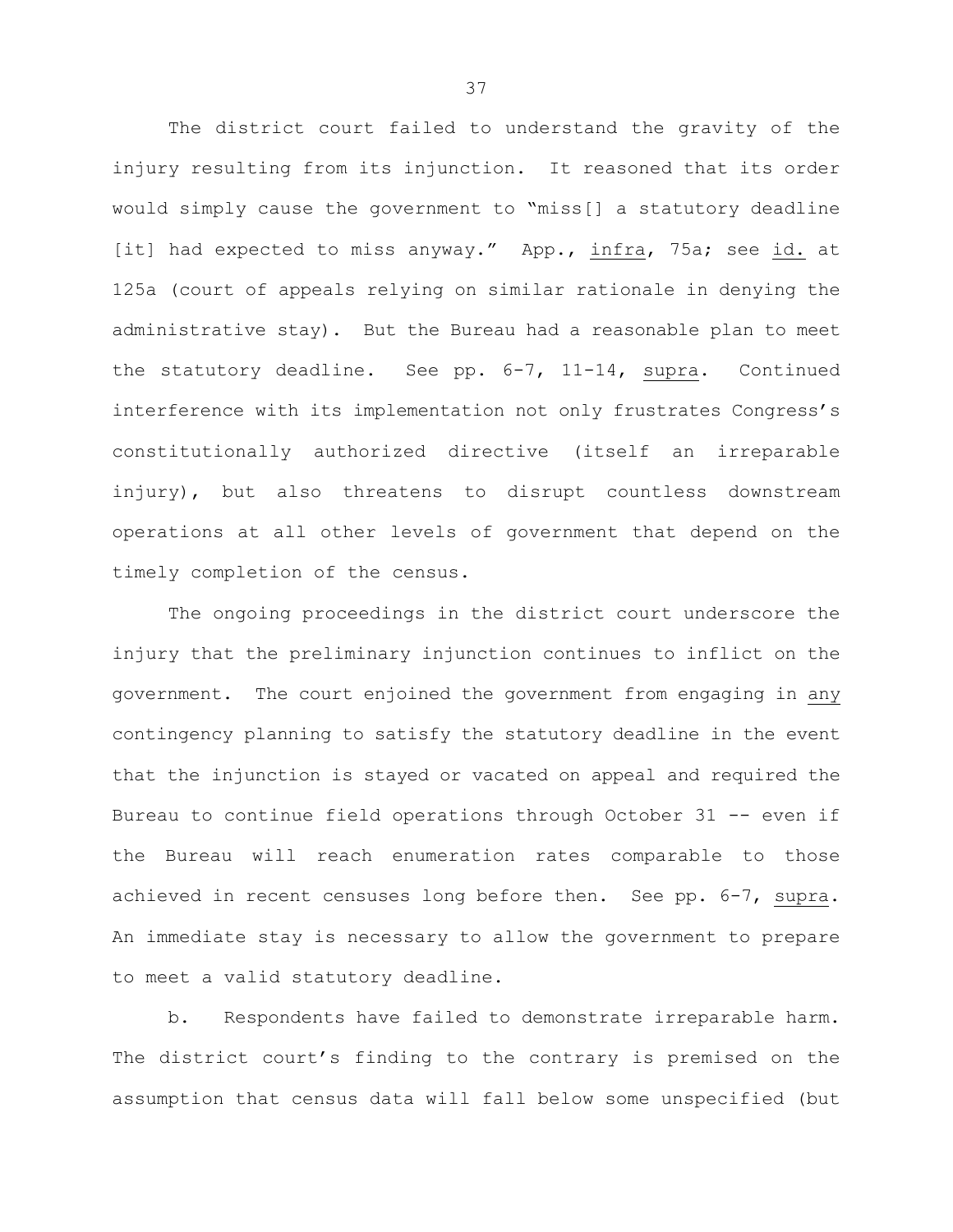binding) level of accuracy if the deadlines are not enjoined, see App., infra, 74a, but there is no basis for concluding that the census as it is currently being conducted is likely to result in an impermissibly inaccurate enumeration, see pp. 6-7, 28-31, supra. And to the extent that respondents allege possible injury related to a change in apportionment or federal funding, they can show irreparable injury only by demonstrating that (1) there likely would be inaccuracies that affect the communities they represent disproportionate to other communities in their States and across the country, and (2) such disproportionate effects are likely to have an actual impact on apportionment and federal funding. But plaintiffs have demonstrated no such likelihood and thus face only an abstract "possibility of irreparable injury," Nken, 556 U.S. at 434, which is insufficient.

Indeed, despite allegations of a possible disproportionate undercount, this Court granted a stay in Klutznick v. Carey, 449 U.S. 1068 (1980). There, a district court found that "there ha[d] been a disproportionate undercount" of the State of New York and New York City, declared the December 31 deadline to be "directory and not mandatory," and ordered the Bureau to take actions to remedy the undercount before reporting the tabulation of population to the President. Carey v. Klutznick, 508 F. Supp. 420, 432, 433 (S.D.N.Y. 1980). This Court stayed the injunction, Klutznick, 449 U.S. at 1068, over a dissent asserting "[t]he only [irreparable harm]  $* * *$  is that the Census Bureau will be unable to comply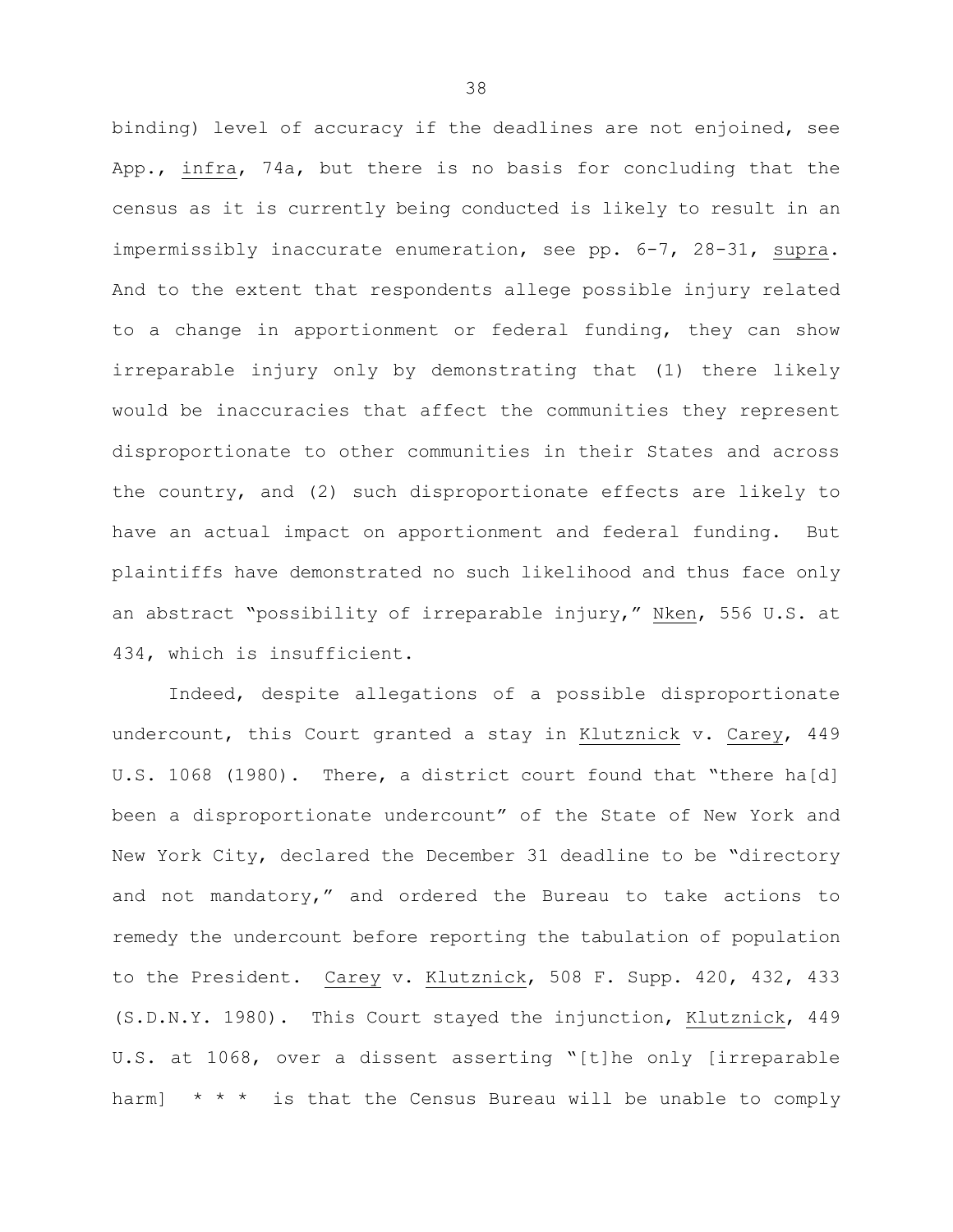with the December 31 deadline if the District Court's order is not stayed," id. at 1071 (Marshall, J., dissenting). As in 1980, the Court should stay the injunction below and permit the Bureau to seek to comply with the statutory deadline and therefore to conclude field operations on the schedule necessary to meet that deadline while still conducting an accurate census.

c. The need for immediate relief from this Court on an emergency basis is, in significant part, the result of the lower courts' delays. The district court's entry and extension of a temporary restraining order that lasted 19 days -- despite the government's repeated urging that it enter an immediately appealable order -- delayed its decision until shortly before the Bureau's planned transition from field operations to post processing. The court of appeals then considered the government's stay motion for twelve days -- including an entire week after one panel had produced 33 pages of contrasting opinions. These delays support staying the injunction, as this Court has repeatedly expressed disapproval of "eleventh hour injunction[s]," particularly in cases involving long-term planning and interrelated obligations. Western Airlines, Inc. v. International Bhd. of Teamsters, 480 U.S. 1301, 1308 (1987) (O'Connor, J., in chambers); see, e.g., Purcell v. Gonzalez, 549 U.S. 1, 4-5 (2006) (per curiam); Bucklew v. Precythe, 139 S. Ct. 1112, 1134 (2019).

5. At a minimum, the Court should grant an administrative stay immediately so that it can consider the full stay in due